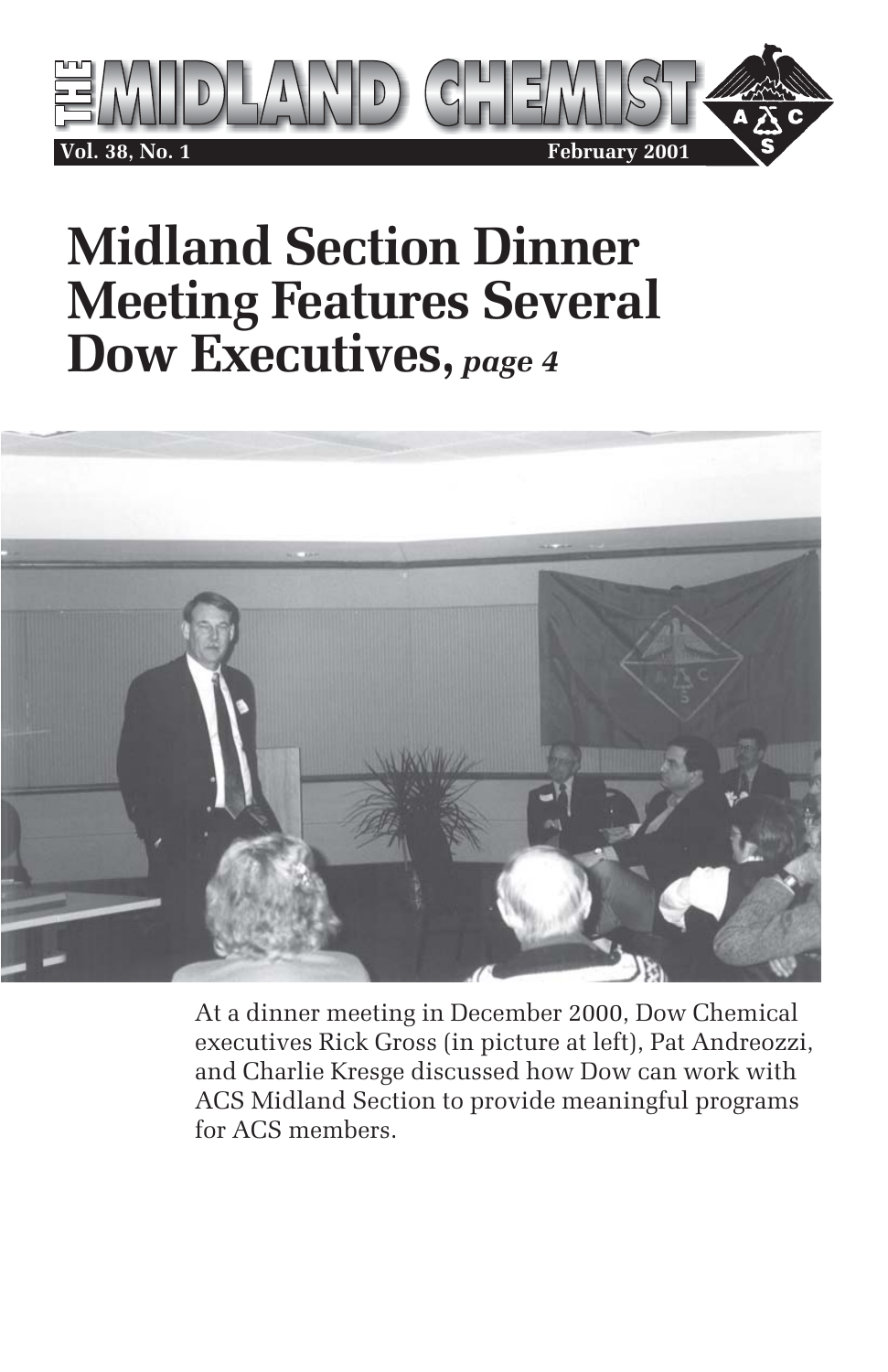

Volume 38, Number 1 February 2001

### *In this issue...*

*The Midland Chemist* is published eight times a year by the Midland Section of the American Chemical Society. American Chemical Society Midland Section PO Box 2695 Midland, MI 48641-2695 http://membership.acs.org/M/Midl

#### *Volunteer Staff*

|                                | 517-832-7485             |
|--------------------------------|--------------------------|
|                                | ann.birch@editech-mi.com |
|                                |                          |
|                                |                          |
|                                |                          |
| James R. Birch  Design, layout |                          |
|                                |                          |

Please submit all articles and photographs to the editor, Ann Birch. Instructions for article submission are on the Midland Section web site, as is contact information for other staff members. Authors can also contact Ann directly with any questions.

Neither *The Midland Chemist*, nor the Midland Section, nor the American Chemical Society assumes any responsibility for the statements and opinions advanced by contributors of or to *The Midland Chemist*.

Cover photography by Kermit Kwan.

© Copyright 2001 Midland Section of the American Chemical Society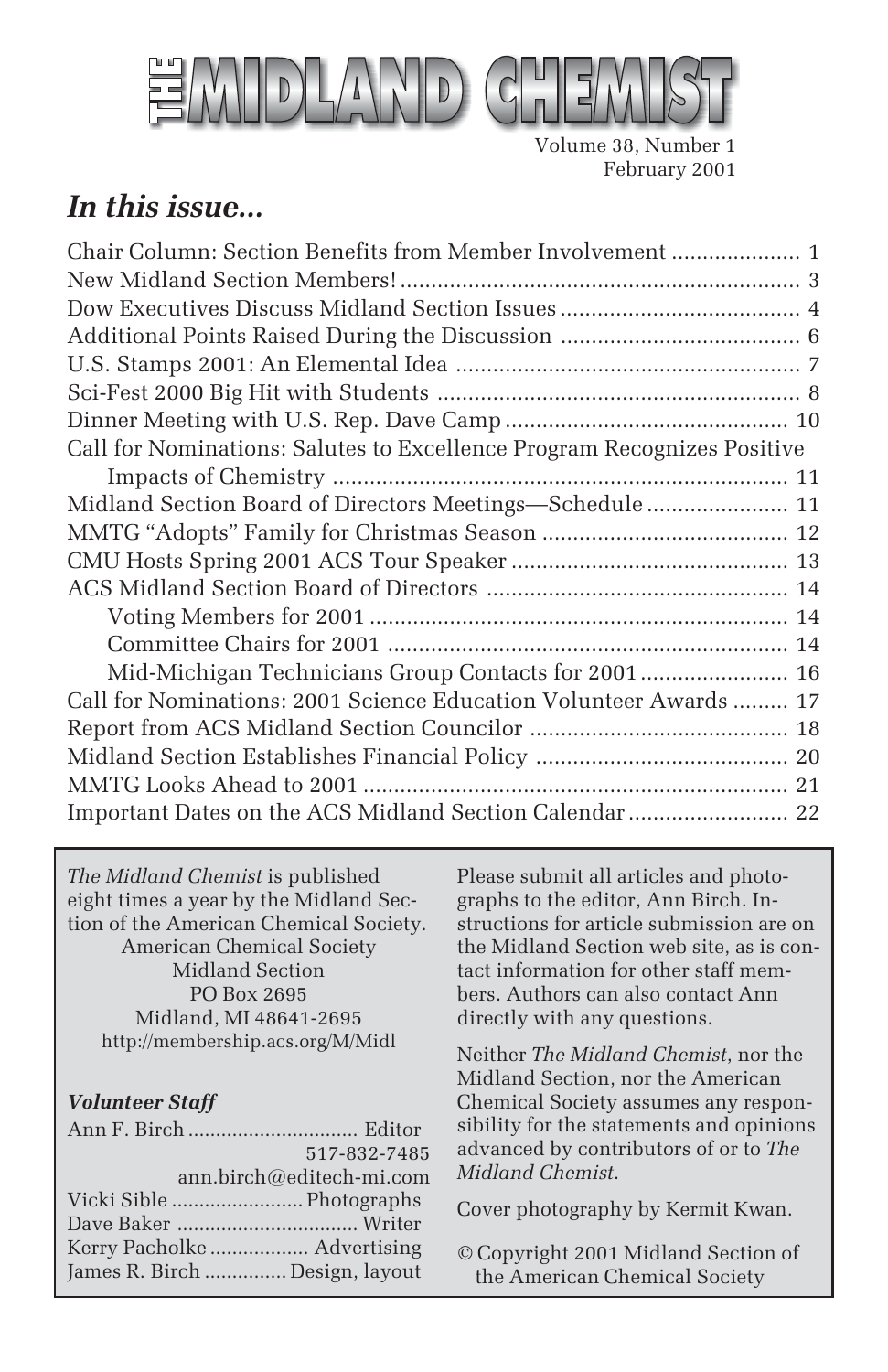### *Chair Column* **Section Benefits from Member Involvement**

**O**ur section greatly benefitted this last year by the efforts of a number of people, and I think that is only appropriate that we begin this year by acknowledging their efforts. If we can build on what they did, this year ought to be very successful, indeed.

The past chair, Wendell Dilling, brought to the section a degree of commitment and organization that will be difficult to approach, and just about impossible to equal.

One of our section members, John Blizzard, was selected to serve on the National Chemistry Week Task Force. John has been a major force in



George Eastland, Chair ACS Midland Section

our efforts to interact with the local schools for a number of years now, and this is a recognition of his efforts in that respect. Thanks in large part to John's efforts, the section received a grant from the ACS last year of almost \$15,000. Gretchen Kohl was invited to participate in a workshop on green chemistry activities sponsored by both the ACS and the EPA. Gretchen has been a tireless worker in supporting local teachers in the area of chemistry. She and Angelo Cassar are heading up our National Chemistry Week efforts this year.

Last year saw dramatic improvements in both *The Midland Chemist* and our web site. Ann Birch devoted many hours to *The Midland Chemist* and took it upon herself to accomplish the upgrade. The web site underwent a couple of changes in webmasters last year, and it is now in the capable hands of Tom Styranec. In addition, the site was switched over to the National ACS server. I really encourage you to have a look at it—you can find it at: http://membership.acs.org/m/midl.

Our program committee sponsored, or co-sponsored, several events designed to interest a range of people. This year the program committee is headed by the chair-elect, Pat Cannady. If you have any ideas for programs, he'd love to hear from you: pat.cannady@dowcorning.com. The Section's awards committee, headed by Phil Squattrito, was again very active in honoring 50-year members of the ACS, as well as outstanding efforts in the areas of teaching, research, and service.

The Science Promotions program has continued to grow under Marvin Tegen's stewardship. Last year, for the first time, we provided funding for a local high school teacher to attend a workshop. Ed Benson is heading up the Chemistry Olympiad, an important program for talented high school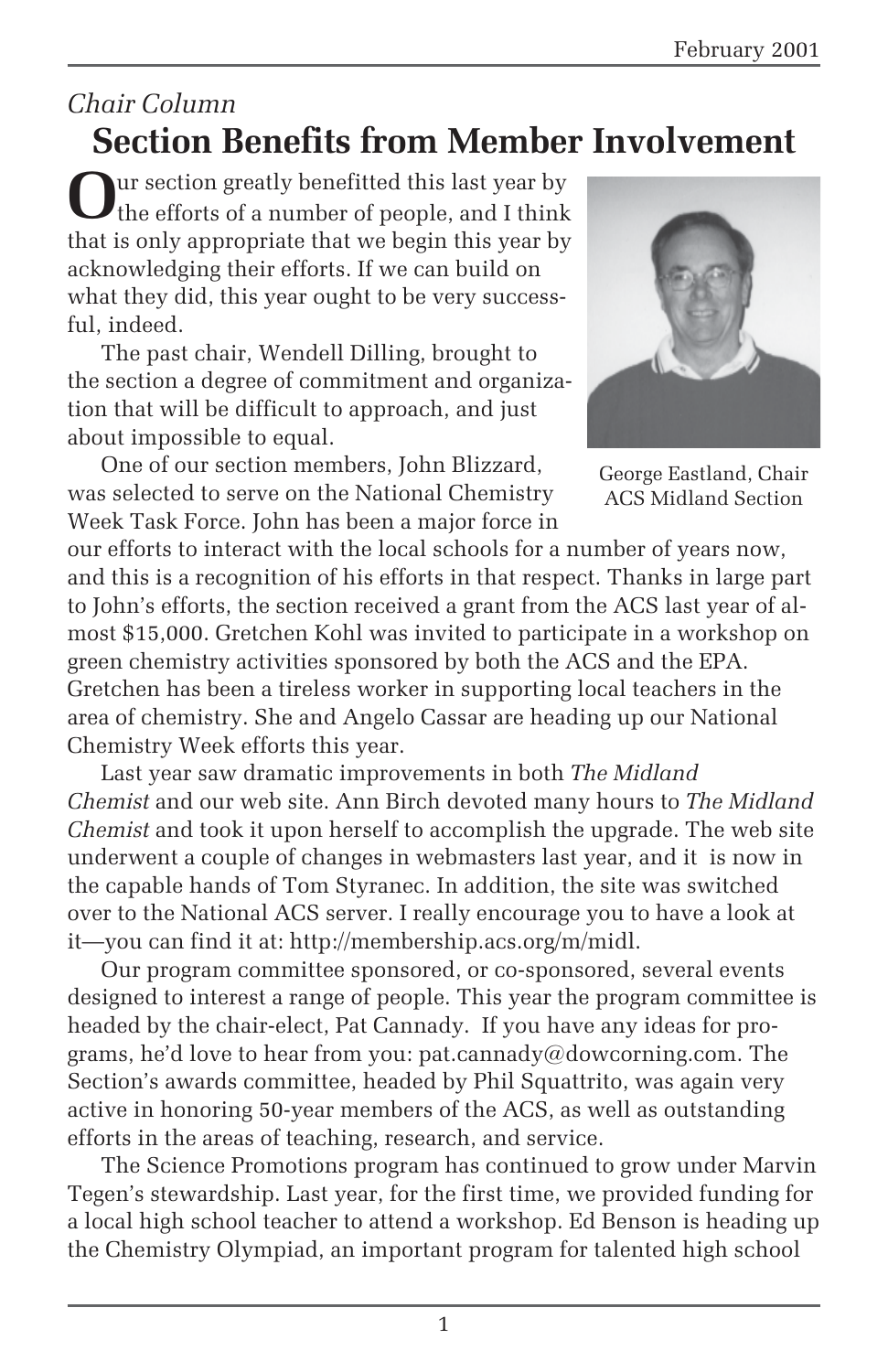chemistry students. Another very valuable program for high school students is Project SEED, which is again this year in the very capable hands of Margaret Hill. This program, which has been going on for some time now, provides an opportunity for disadvantaged high school students to get some hands-on experience in chemistry during the summer that they would otherwise never have a chance to do.

Fred Vance organized an excellent Fall Scientific Meeting, featuring Attila Pavlath, ACS president-elect, as the keynote speaker. As part of that meeting, Don Miller and Sarah Snow put together an interesting panel discussion. They have been very active in our Careers and Professional Relations Committee. We are very fortunate to have both Fred and Don back to head their committees this year. I'm sure that the programs will be even better. Thanks to Brian Murdoch and his committee, the County Fair program went over very well. Pat and Pete Dreyfuss revived the Kids & Chemistry program, and brought the program to 862 children—quite a remarkable achievement! Dave Stickles has played a major role in making Sci-Fest a super event for a large number of children (and their parents!). Lin Dorman has brought his energy and talents to bear in organizing the Minority Affairs committee—a new committee last year.

On the national level, we received *three* ChemLuminary Awards for our activities the previous year. These are awards given by the National ACS and were: Outstanding (Medium Large) Section Award, Best Overall Technician Group, and Best Section Publicity. One of the members of the section, Dave Stickles, was named the outstanding technician of the year. In order to try to ensure that our section remains on good financial footings, the section formed an *ad hoc* committee on Midland Section finances. The committee was chaired by Jack Arrington and met, mostly via e-mail, on a number of occasions. They produced a report that was received and approved by the Board of Directors. Many thanks to Jack, Bobby Howell, Wendell, Peter Qian, Mike Owen, and Ted Tabor. They produced a policy statement that should serve our Section well.

I think that it is important to specifically acknowledge the people who have given so much time and effort as those noted have done, but I do it with some trepidation. There is always the risk of leaving out some worthy individual in such a compilation and if I have, I sincerely apologize. Let me know, and I will make mention of your efforts in a future column.

Finally, I would like to encourage anyone else out there to examine the various types of activities that the Section engages in—you may do so by looking at our web site—and seeing if there is something there that you might enjoy doing. We'd love to have you as part of our efforts.

*George Eastland*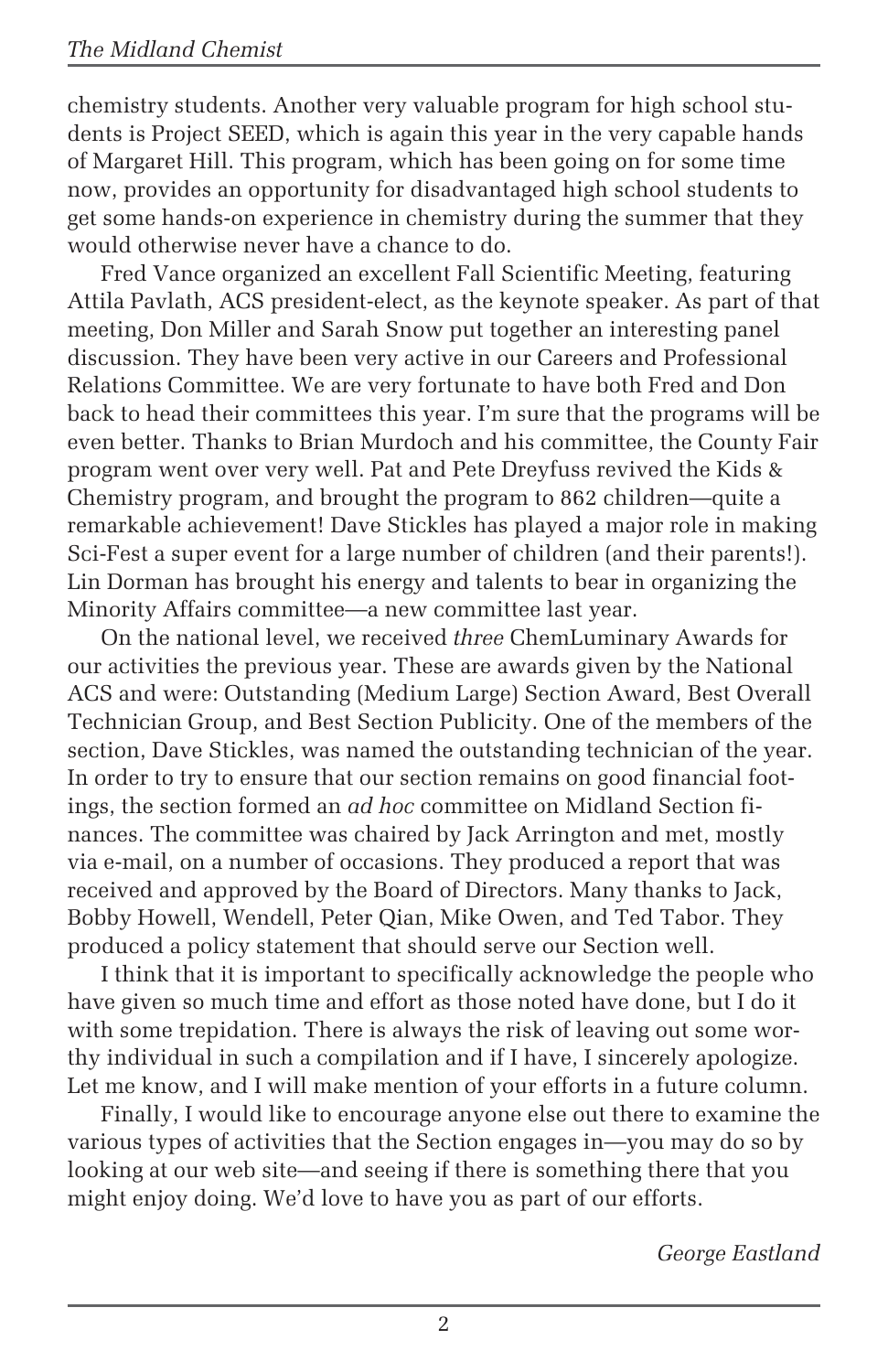# **New Midland Section Members!**

### *By Connie Murphy*

**DOW CORNING** 

**T**elcome! to the following people who have either joined the American Chemical Society or transferred into the Midland Section over the past several months:

Dean Abrassart Kiran Baikerikar Eric Ekern Paul Geisthardt James Hageman Deborah Huntley Gary Kozerski Choon Young Lee Wendy Mallory Peter Margl Christopher Marsh James Ray Barkley Sive Kevin Snowden Eric Stangland Joey Storer Thomas Styranec Gregg Zank Chunming Zhang

Douglas Beyer Pamela Bourns Stirn

# FOR HOW MANY MINUTES

...would you feel comfortable discussing with your neighbor or friends the global chemical industry initiative known as Responsible Care?

If you are a member of the chemical industry, we urge you to learn about this initiative, which calls on chemical companies to demonstrate their commitment to improve all aspects of performance that relate to the protection of health, safety, and the environment.



Responsible Care® A Public Commitment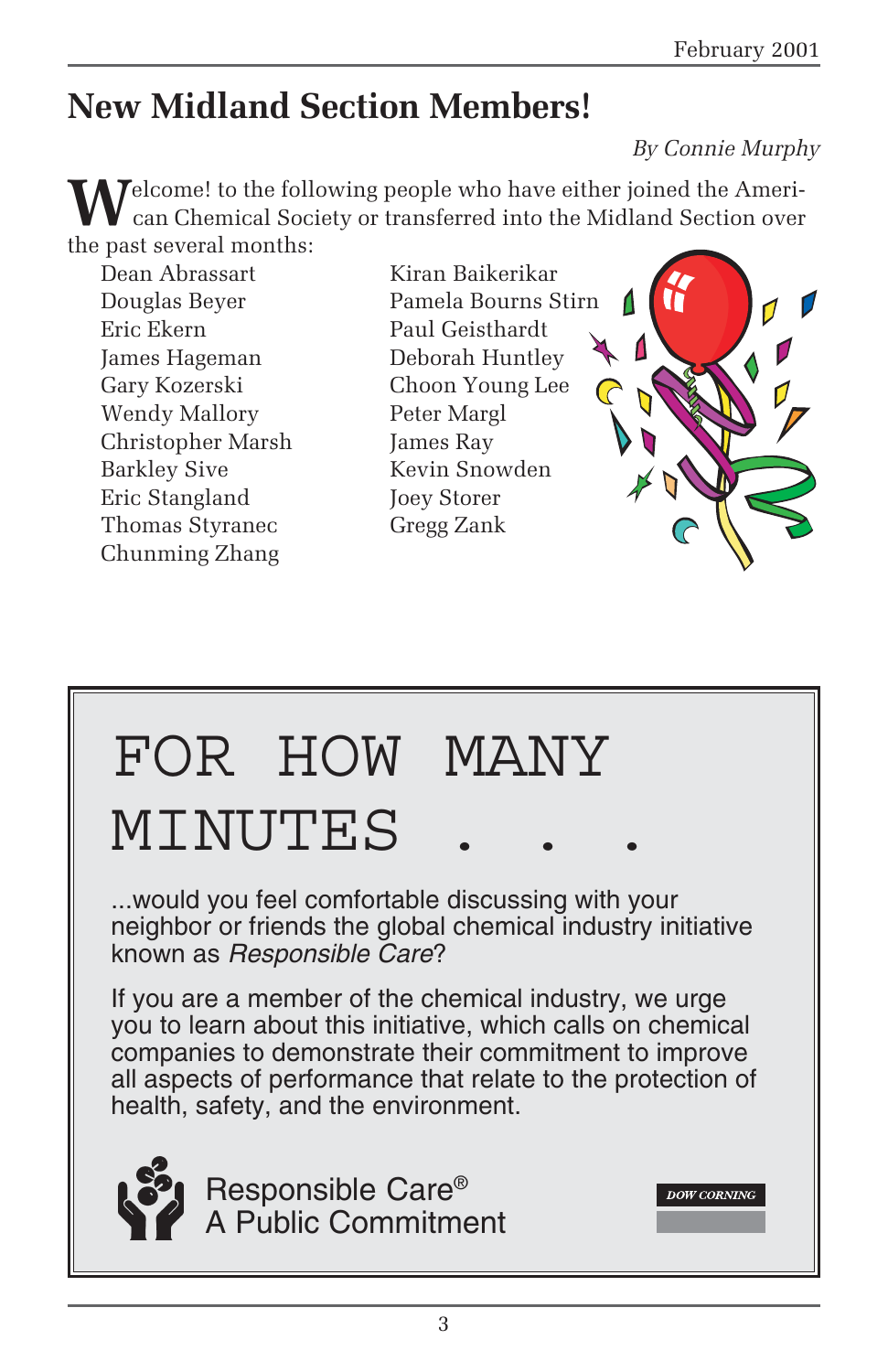### **Dow Executives Discuss Midland Section Issues**

*By Ann Birch*

Three Dow Chemical executives, Rick Gross, Pat Andreozzi, and<br>Charlie Kresge, joined Midland Section officers and other Section leaders at what has become the annual Section leadership dinner on December 12, 2000. Rick is corporate vice-president and director of R&D; he led the informal discussion on Midland Section issues and how they affect and are affected by issues and attitudes within Dow. Pat Andreozzi is Dow's global R&D director, engineering sciences; Charlie Kresge is global R&D director, chemical sciences.

Rick began the discussion with a simple statement "ACS is a priority for Dow and Dow employees." However, he went on to acknowledge that Dow employee participation in the local Section has diminished significantly in the last 15 to 20 years. Rick gave the keynote address at the 1999 Fall Scientific Meeting and was surprised to discover that few Dow employees attended or participated in the meeting. Attendees and participants were mostly from Dow Corning and academia. The 2000 Fall Scientific Meeting was held at the Dow Employee Development Center, and the meeting was communicated thoroughly within the company.

Again, however, participation was disappointing.

Rick suggested two main questions as the basis for the discussion:

- How can the Midland Section become more relevant to members' current needs and situations?
- What does Dow need to do to show employees the importance and benefits of being active members and leaders in the Midland Section?

Several points were made by attendees on the first topic. One is that the chemistry profession has changed considerably. Fewer chemists are "generalists" who have an interest in and can benefit from a general program on polymers, for example. Many fields are so specialized that chemists tend to participate only in



*Left to right: Pat Andreozzi, Marvin Tegen, and Rick Gross. Marvin is very active in Project Science Literacy and recently took on the responsibility for Science Promotions.*

*Photo: Kermit Kwan*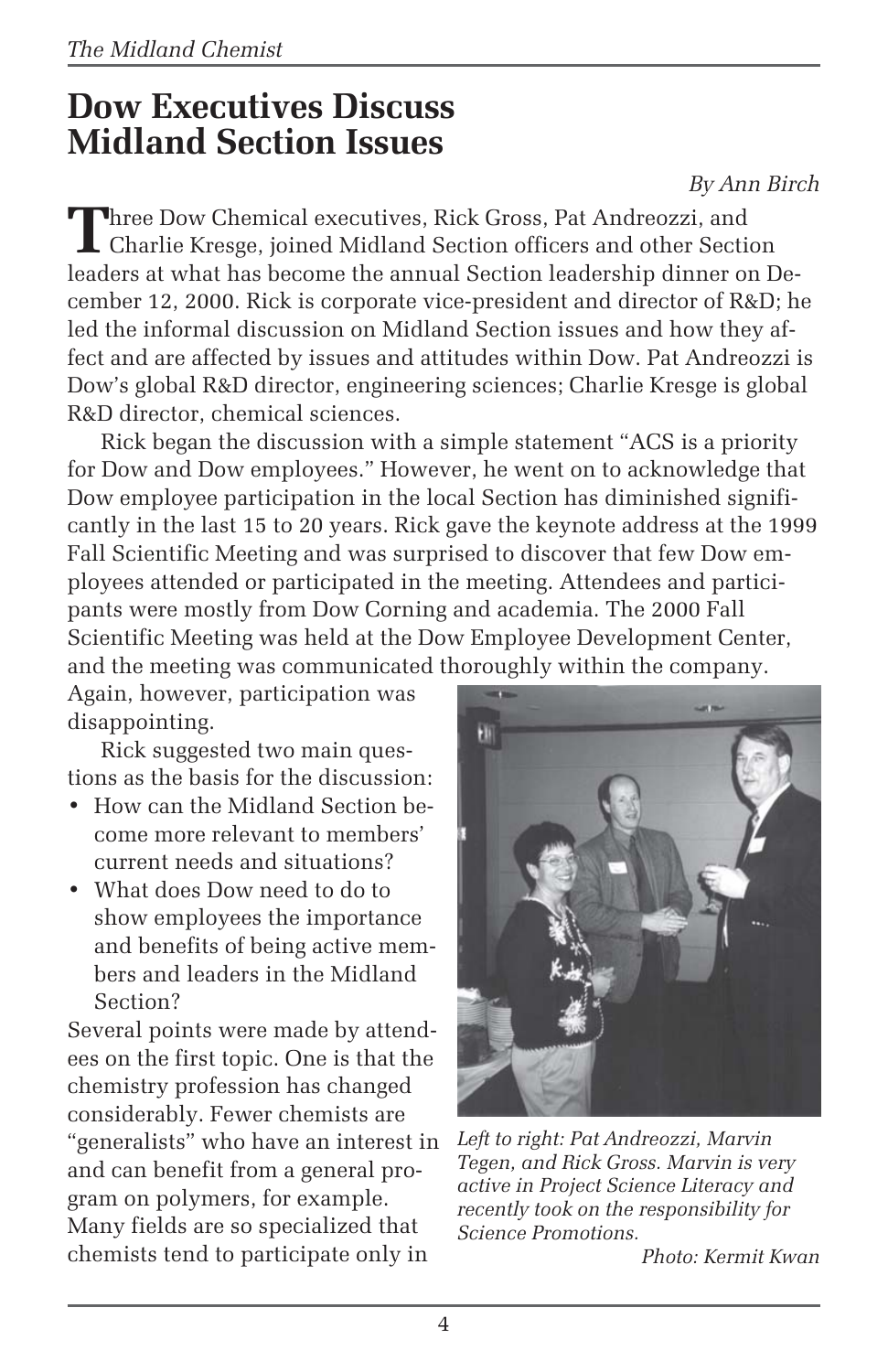

*Left to right: Charlie Kresge, Philip Squattrito, Connie Murphy, Ted Tabor, and Jerry DeVrieze. Phil is chair of the Awards committee; Connie oversees the Membership committee and is very active in MMTG and National ACS. Ted and Jerry have been active ACS members for many years.* 

those few programs that deal specifically with their discipline.

The other major point was the simple lack of available time to participate in or attend events or take leadership or volunteer positions. Many chemists work intensively, finding it difficult to spend enough time with their families, let alone commit to community or technical society projects. Many feel that, although they have an

interest in technical programs, they cannot afford the time to attend.

Charlie Kresge suggested that today's technical climate will probably require technical societies, even on the local level, to offer both general and very specific programs. General programs are a benefit simply because of the chance for chemists to mingle and garner ideas from different people. More specific programs may have a small audience, but the benefits can be directly applied to the chemist's job. One way to accomplish both is to bring in more external speakers and coordinate more with other technical societies such as SPE and AIChE.

Pat Andreozzi offered some suggestions on the question of volunteerism. Her experience with technical societies has shown the value of

moving away from the concept of standing committees and targeting areas where people have a passion. Interestingly, she gave as an example "enhancing good education," which is directly in line with one of the Midland Section's most successful programs, Project Science Literacy.



*The H.H. Dow High string ensemble provided enter* $t$ *ainment prior to the dinner.*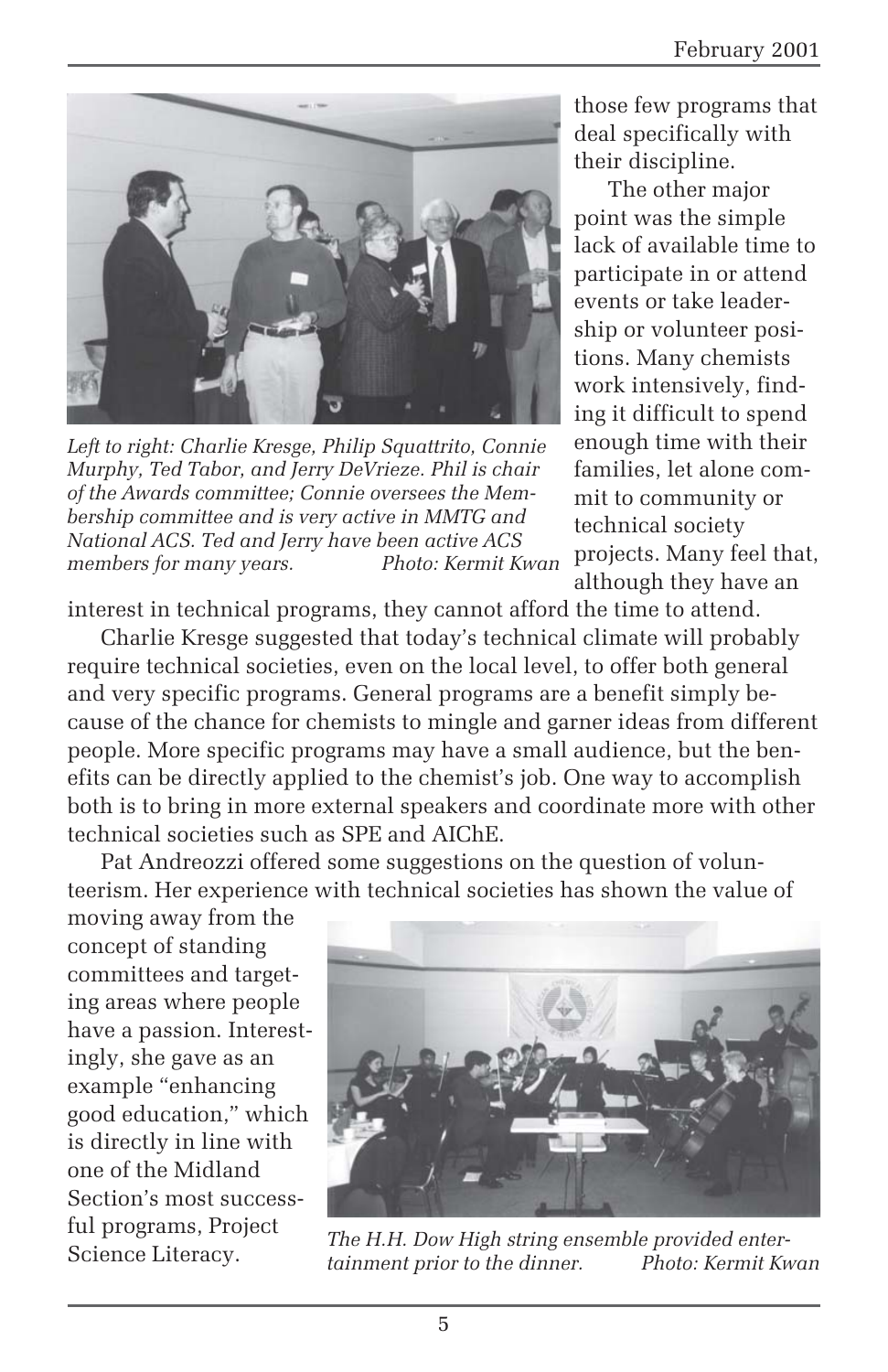### *The Midland Chemist*

Most attending the dinner seemed to feel that a major factor in diminished participation by Dow employees is the lack of encouragement from Dow leadership, addressing Rick's second point above. Twenty years ago technical employees were strongly encouraged to volunteer their time both in community



*Midland Section leadership enjoyed the chance to relax together and share ideas.* 

projects and in technical society programs, even to the use of company time to do so. Most employees now feel that such participation, especially on company time, is actively discouraged. According to Rick, several people have expressed their concerns to him on the direction the company has taken in this respect. Rick also raised another area of concern within the company—the lack of encouragement for technical employees to publish in the open literature and present technical projects at technical society meetings.

According to Rick, Dow is addressing both concerns. "It is a priority of mine and of all senior leaders in R&D for employees to see the advantage, both professionally and as a public outreach, of participation in technical society programs and leadership." However, Rick did point out that there would be no edicts to that effect. "We intend to work with technical societies to be sure scientists can do the things they need to do for professional development." In a similar light, Dow leadership has also initiated a strong drive to encourage publication in the open literature.

At the conclusion of the discussion, Rick praised the Midland Section for its professional and public

#### **Additional Points Raised During the Discussion**

- The need within National ACS for increased participation of industrial chemists
- The benefit of increasing public knowledge about science to companies like Dow
- When the individual benefits, their employer benefits
- More Dow retirees attend technical programs than currently employed Dow professionals
- Attendance at national and local meetings results in new ideas
- Corporation Associates (companies affiliated with ACS) can be of help in developing programs and working with local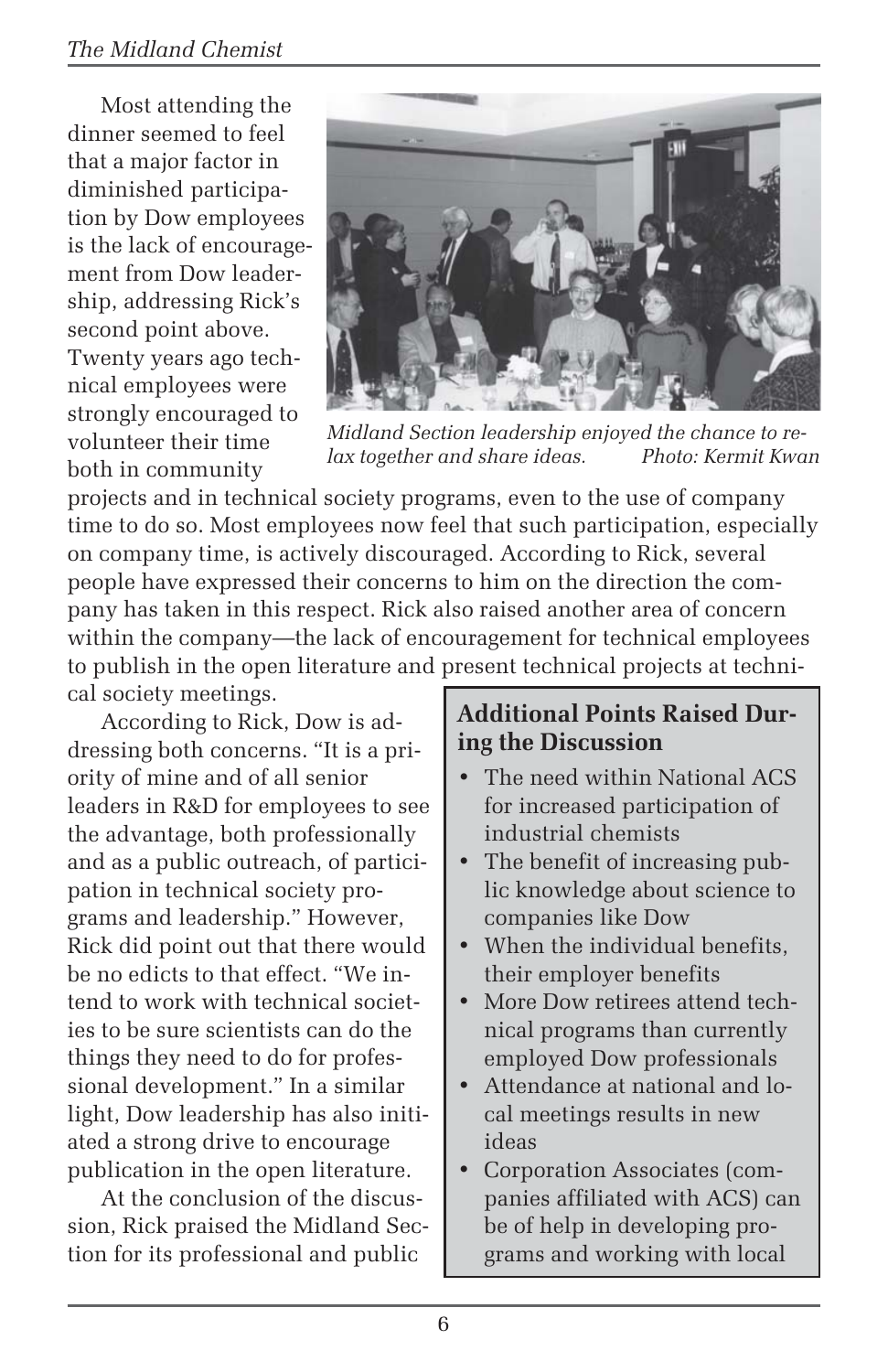outreach and pledged his support and that of other senior leaders at Dow to help the Section take its service to members and the community to an even higher level. Charlie Kresge offered to work directly with the Section on developing programs to reach an increasing number of ACS members.

# **U.S. Stamps 2001: An** *Element***al Idea**

*By Tina Leaym*

How does a chemist spell "chocolate"? Well, if you're from the Mid-<br>Lland Section, it's "CHOCoLaTe." That's Carbon + Hydrogen + Oxygen + Cobalt + Lanthanum + Tellurium. And the best part is, this unusual concoction is not synthetically challenging. No expensive chemicals or apparatus required, just some U.S. postage stamps. If "CHOCoLaTe" doesn't do it for you, try "Mo' MoNeY" or "FUN WITh BeEr."

This elemental idea is being proposed to the Citizen's Stamp Advisory Committee by our Project Science Literacy committee, together with the Midland Sections of AIChE (American Institute of Chemical Engineers) and SPE (Society of Plastics Engineers). The Stamp Advisory Committee is responsible for recommending new stamps to the U.S. Postal Service.

The proposal involves using an entire plate (six sheets) of stamps to print the periodic table of elements, one element per stamp. We're also proposing that a teacher's guide be published, including the discoverer, background, uses, etc., for each element. The entire plate of stamps, purchased as a poster, would provide a unique way for teachers to introduce the periodic table to students. Stamps reach a huge cross-section of the public, crossing geographic and cultural boundaries, just as chemistry always has. This concept would enable public outreach on the grandest scale, providing "an entertaining way to help educate young people, society, and collectors," says Joseph Rivet, Michigan's state representative from the 97<sup>th</sup> District.

Other ACS sections have been asked to help us make this happen. An article very similar to this one has been submitted to *Chemistry*, a national ACS tabloid publication that is sent to all members and affiliates. We've asked for letters of support to be sent to the Citizen's Stamp Advisory Board by other Sections and the government officials who represent them. For more information, contact John Blizzard at 517-496-5478 or john.blizzard@dowcorning.com.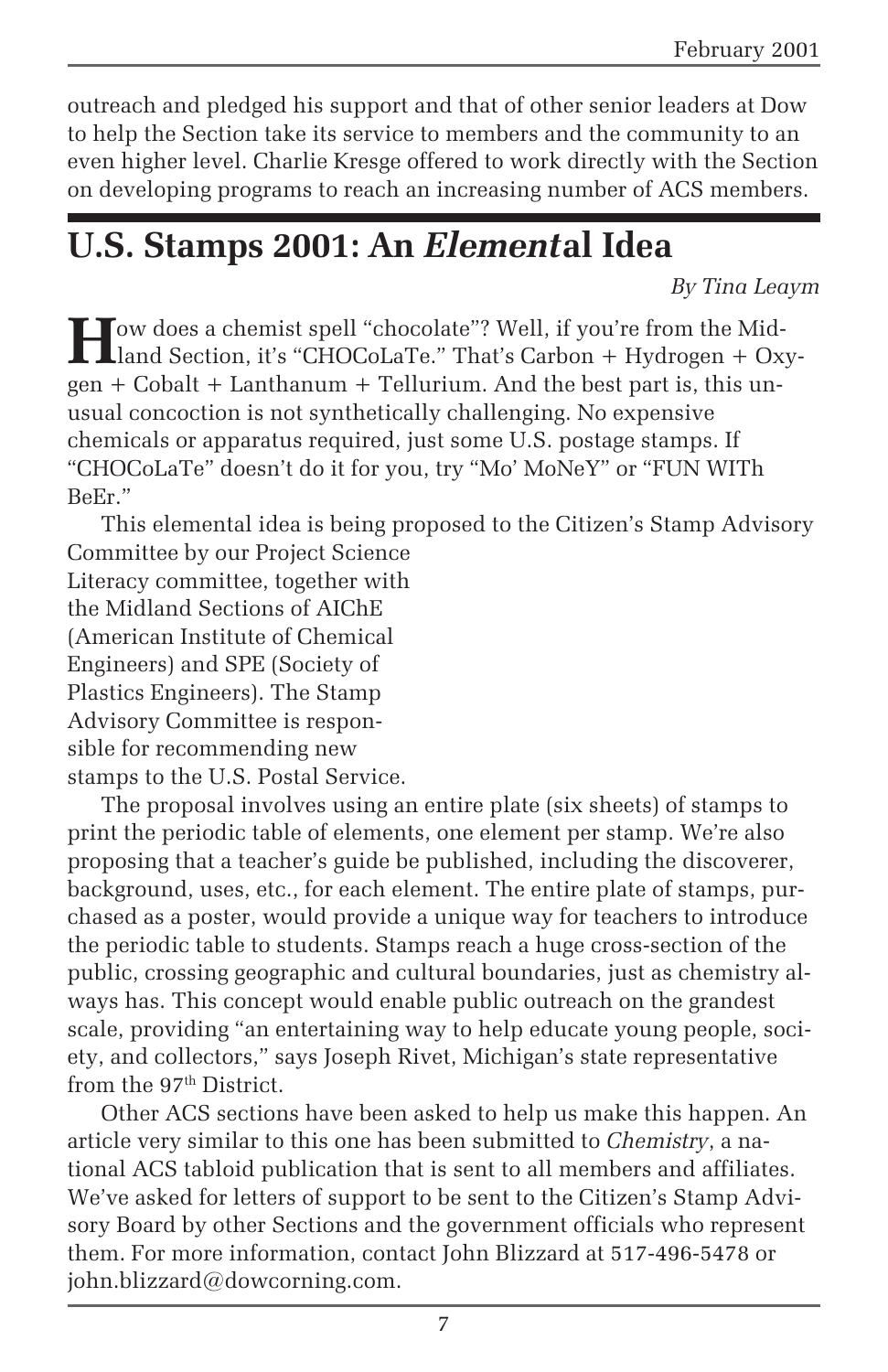# **Sci-Fest 2000 Big Hit with Students**

#### *By Dave Stickles*

**S**ci-Fest 2000 was held at Delta College on November 4, 2000. This year we tried several different methods to advertise Sci-Fest in lieu of the 57,000 fliers we delivered last year to area schools. This year 200 large 11 by 17 color posters were made by Wendy Matthews and placed at a number of sites in Bay City, Midland, Mt. Pleasant, and Saginaw. There were 4000 smaller 4.25 by 5.5 handbills handed out at haunted houses in Midland and Saginaw Counties, and individual MMTG members passed them out at Halloween. An additional 2000 8.5 x 11 fliers were distributed to many science teachers in Clare, Bay City, Midland, Mt. Pleasant, and Saginaw by having different people send the fliers to science teachers through their children. We had notices in the *Bay City Times*, *Midland*

*Daily News*, *Saginaw News*, and the cable local access channels for Bay City, Midland, and Saginaw. We had a live 4-minute segment that aired on "CNN Headline Hometown News" in Bay City and Midland. Dow Corning paid for 4 days of radio advertisements on WSGW radio.

Exhibitors this year included AIChE, Alma College Science Club,



*Representatives from the Michigan Groundwater Stewardship Program demonstrated how contaminants from a leaky landfill move through groundwater. Photo: Kenn Bouchard*

Alpha Omega Telescopes, BaySail, Chemistry of Brewing, ACS/MMTG Colors of Chemistry, Delta College Biology Division/Greenhouse, Delta College Computer Lab, Delta College Science Division, Delta Digital Photography, Dr. Slime's Magic of Chemistry Show, Glass Blowing, Gougeon Brothers, MCFTA Hall of Ideas, Mid-Michigan Section of the SPE, Midland Volunteers for Recycling, National Chemistry Week, Partnership for the Saginaw Bay Watershed, Saginaw Soil Conservation District, Saginaw Zoo, Saginaw Valley State University Science Club, Saginaw Valley Blood Program, and the Sunset Astronomical Society. We also hired six clowns to come in and make items out of balloons. Alma College Science Club, Delta College Computer Lab, Gougeon Brothers, Midland Volunteers for Recycling, and Saginaw Soil Conservation District were new attractions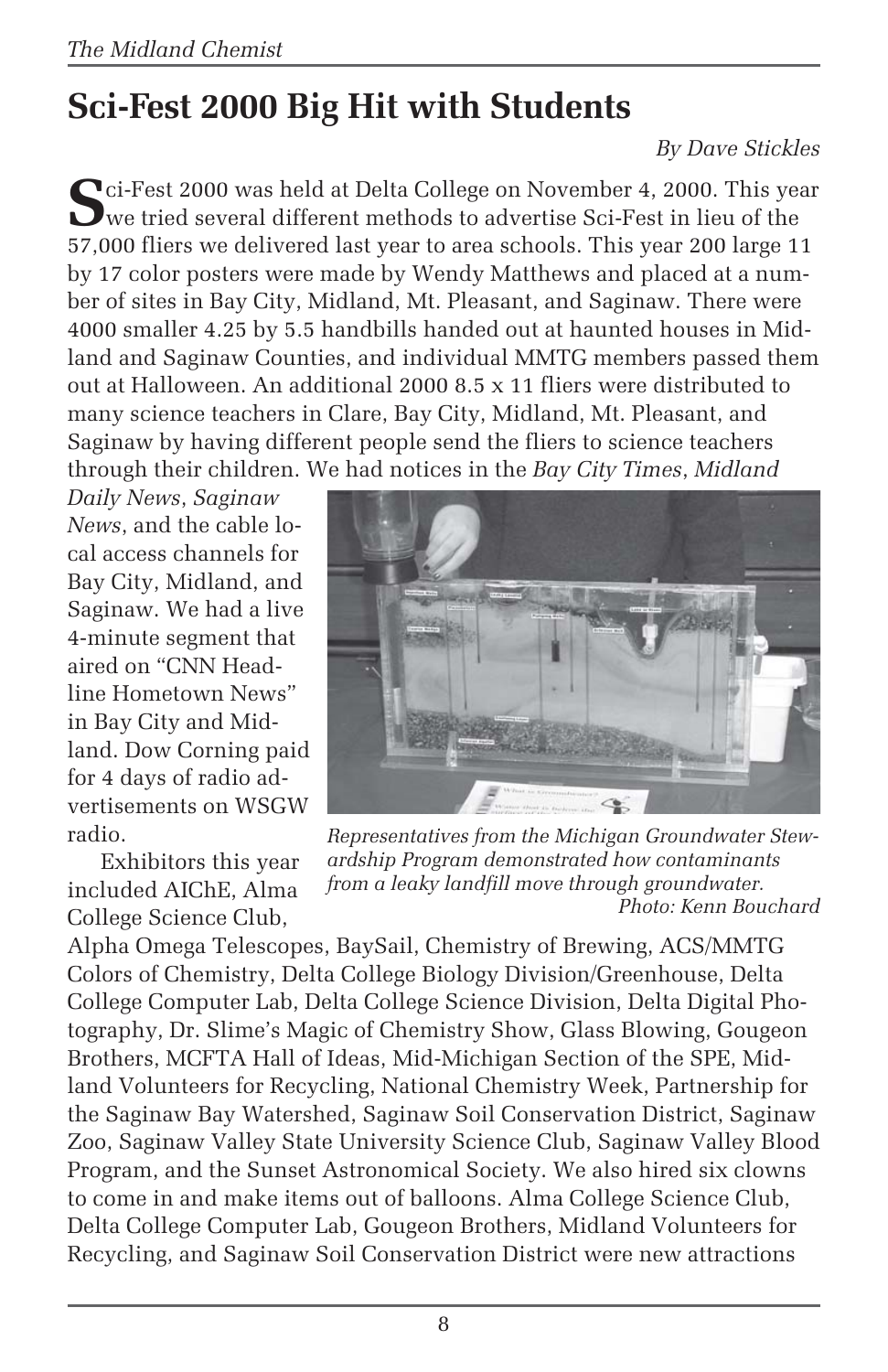this year. Missing from last year were Delta College/Bangor Middle School Solar Electric Vehicles.

This year we were located in the gym with 300 seats set up for Dr. Slime's Magic of Chemistry (two shows). The exhibits continually had good-sized crowds of about ten people around each booth. The exhibits were all well done: just about all had some hands-on activities in which the kids could participate. Attendance was roughly 700–750 people, down from last year. But the smaller crowd gave more time for the exhibitors to talk with people, and I think those attending Sci-Fest enjoyed the exhibits much more because they did not have to wait as long to do some of the hands-on experiments. They asked a lot more questions! We served free cider and donuts, which was a big hit, as were the clowns. We also provided lunch for all the presenters.



*A little goes a long ways…a Delta College physics experiment showed how a child's breath has the power to lift weights. Photo: Kenn Bouchard*



*Dr. Slime (Mike Garlick) wowed the crowd with his amazing feats of chemistry magic.*

*Photo: Kenn Bouchard*



*Midland Volunteers for Recycling gave examples and information on recycling waste. Photo: Kenn Bouchard*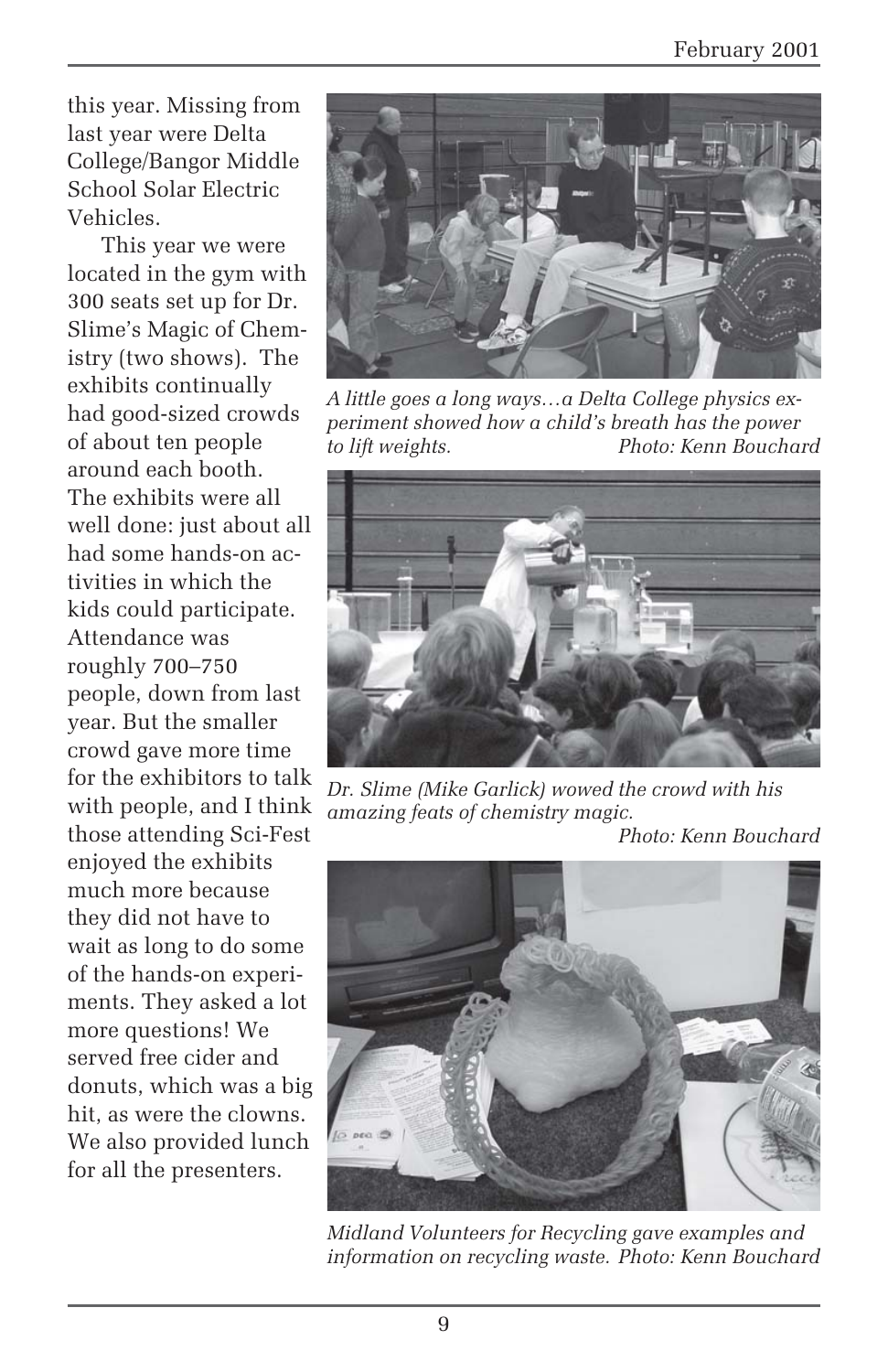# **Dinner Meeting with U.S. Rep. Dave Camp**

Wednesday, February 21, 2001 Ensign Room, Valley Plaza Convention Center 5221 Bay City Rd., Midland

Program: 6:30-7:15 Social Gathering (cash bar open) 7:15-8:30 Dinner 8:30-9:15 "The New Administration's Impact on Science Affairs," U.S. Rep. Dave Camp

This meeting is sponsored by the Midland Section ACS and is open to the public.

**D**ave Camp represents the people of the 4th Congressional District of Michigan. First elected to Congress in 1990, Camp is a native of Midland, the largest city in the district.

Camp sits on the House Ways and Means Committee and is a member of its health, trade, and human resources subcommittees. The committee is considered one of the most powerful in the House, with jurisdiction over tax, tariff and trade laws, plus health care and Social Security.

This year Camp was appointed to the House Committee on Standards of Official Conduct, also known as the House Ethics Committee.

The cost for the dinner meeting is \$19 per person, which covers the buffet (including tip and tax). Cash bar is extra. For reservations, send a check for \$19 payable to Midland Section ACS and the form below to:

Pat Cannady Dow Corning Corporation Mail 128, PO Box 994 Midland, MI 48686-0994 Phone: (517) 496-6471; Fax: (517) 496-6243 pat.cannady@dowcorning.com

Please reserve your place as soon as possible.

| Name:           |  |  |  |  |  |  |
|-----------------|--|--|--|--|--|--|
| Affiliation:    |  |  |  |  |  |  |
|                 |  |  |  |  |  |  |
| Phone/e-mail    |  |  |  |  |  |  |
| ACS member? Y N |  |  |  |  |  |  |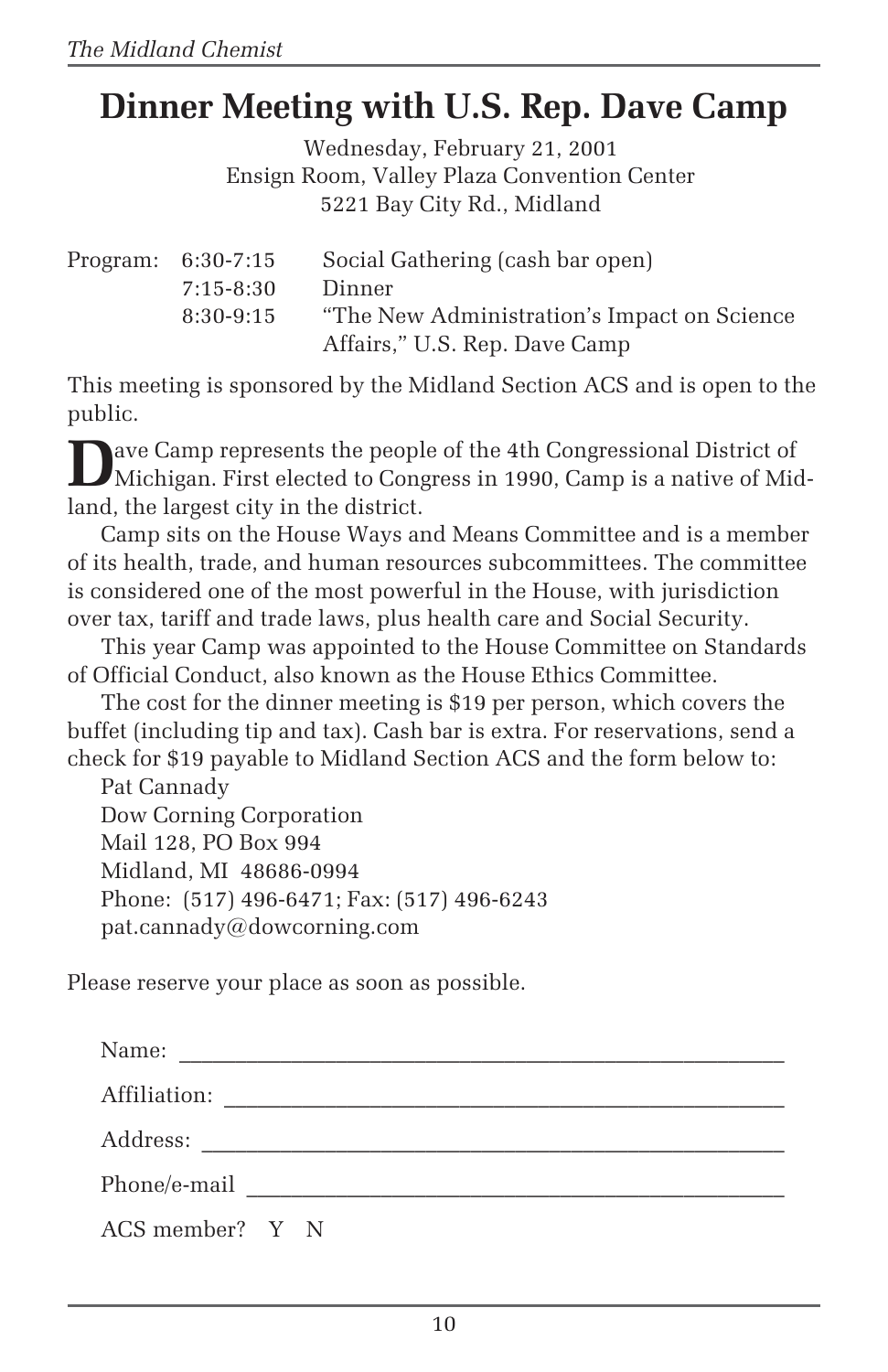### *Call for Nominations* **Salutes to Excellence Program Recognizes Positive Impacts of Chemistry**

*By Karol Childs*

**T**he Salutes to Excellence program is sponsored by the American Chemical Society. It provides an opportunity to recognize the contribution of Places of Chemistry, People of Chemistry, and Products of Chemistry within the five-county area of the Midland Section (Isabella, Midland, Bay, Saginaw, and Gratiot).

There will be three events to honor the recipients of the Salutes awards:

- Places of Chemistry will be recognized during SciTech Week on Wednesday, April 25, sharing the evening with the ACS Awards Banquet. Co-sponsor: SPE
- People of Chemistry will be recognized during Chemistry Professional Day at the Midland County Fair, August 17.
- Products of Chemistry will be recognized during the Fall Scientific Meeting in October.

We invite you to nominate places, people, and products for this recognition. Please include in your nomination:

- Your name, phone number, e-mail, and postal addresses
- Place/Person/Product's address and phone number
- Particular achievement being recognized

The deadlines for nominations are as follows:

- Places of Chemistry March 1
- Practitioners of Chemistry June 1
- Products of Chemistry September 1

Send nominations to Karol Childs at childs@mcfta.org, 517-631-5930 X1215, or Gretchen Kohl at gretchen.kohl@dowcorning.com, 517-496- 8200.

### **Midland Section Board of Directors Meetings—Schedule for First Half of 2001**

|          | January 15 Midland, Delta College Midland Center, Room 12 |
|----------|-----------------------------------------------------------|
|          | February 5 Midland, Delta College Midland Center, Room 12 |
| March 5  | Midland, Delta College Midland Center, Room 12            |
| April 9  | Midland, Delta College Midland Center, Room 12            |
| May 7    | Delta College, Room D, 135                                |
| June 4   | CMU, 264 Dow Science Building                             |
| August 6 | SVSU, TBA                                                 |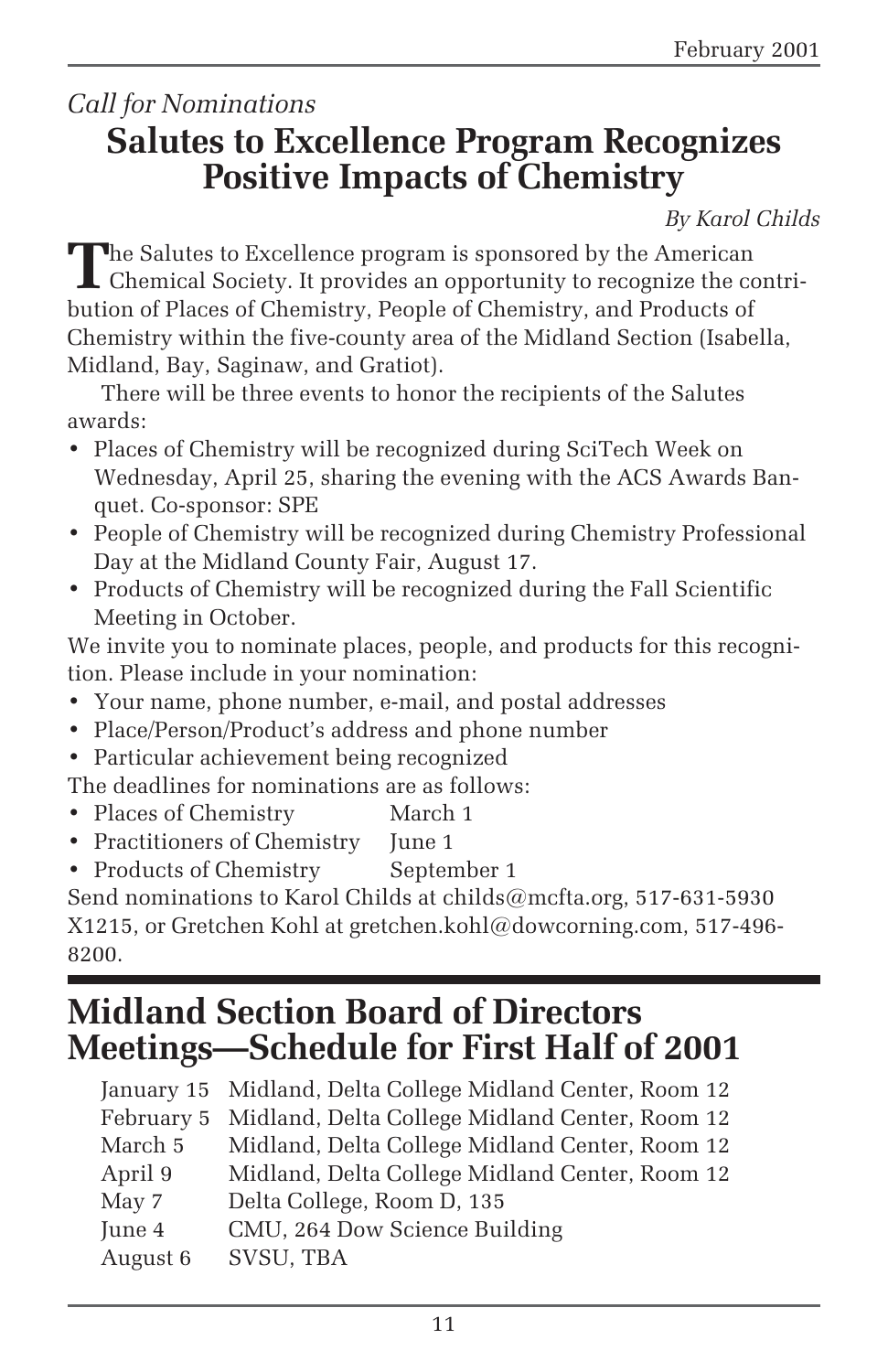# **MMTG "Adopts" Family for Christmas Season**

*By Amy Betz*

Thanks to the generosity of MMTG members, \$227 was contributed to sponsor a family through the Salvation Army Adopt-A-Family program. This amount was enough to enable MMTG to spend the Salvation Army imposed limit (or very near the limit) of \$50 per family member on gifts, and provide enough food for a large holiday meal (complete right down to the rolls and butter, beverages, side dishes, and dessert), and some extras to complement the leftovers the next day. Thanks to the savvy shopping of several MMTG members, the \$50/person limit was stretched to provide some very nice gifts for the adopted family.

The adopted family consisted of one parent (a mother currently going through a divorce) and three teenage children. The mother provided MMTG with a wish list for each member of the family. Thankfully, she was very specific, making it possible for MMTG to get exactly what each person wanted.

Until they found out that they had been adopted, this family had prepared themselves for the fact that they would have no Christmas gifts this year. The children had already been warned that they would not receive any new things, and this was coupled with the divorce that their parents were going through. Thanks to the generosity of our members, MMTG was able to reach out to a family in need in our community and brighten their Christmas.

The Adopt-A-Family program, organized by the Salvation Army, provides an opportunity for those of us who wish to share our blessings and good fortune with families in need right in our own community. The "families" that are in need of sponsors can be very large or be a single person, such as a senior citizen living alone. Sponsors can be groups, organizations, families, or individuals. If you, or an organization that you belong to, would like to participate in the Adopt-A-Family program next Christmas, I would encourage you to contact the Salvation Army in early November for more information. Adopting a family means you provide gift(s) for each family member (not to exceed a \$50/person budget) and provide the holiday meal. With this in mind, you could select a family to sponsor that would allow you to stay within your own budget. For example, an individual wishing to sponsor a family might want to select a smaller family to adopt, while a large group or organization may want to select a larger family to adopt. The Salvation Army screens applicants to make sure they meet specific criteria before they are put up for "adoption". For example, they must meet certain low income requirements, and a family cannot apply for adoption two years in a row.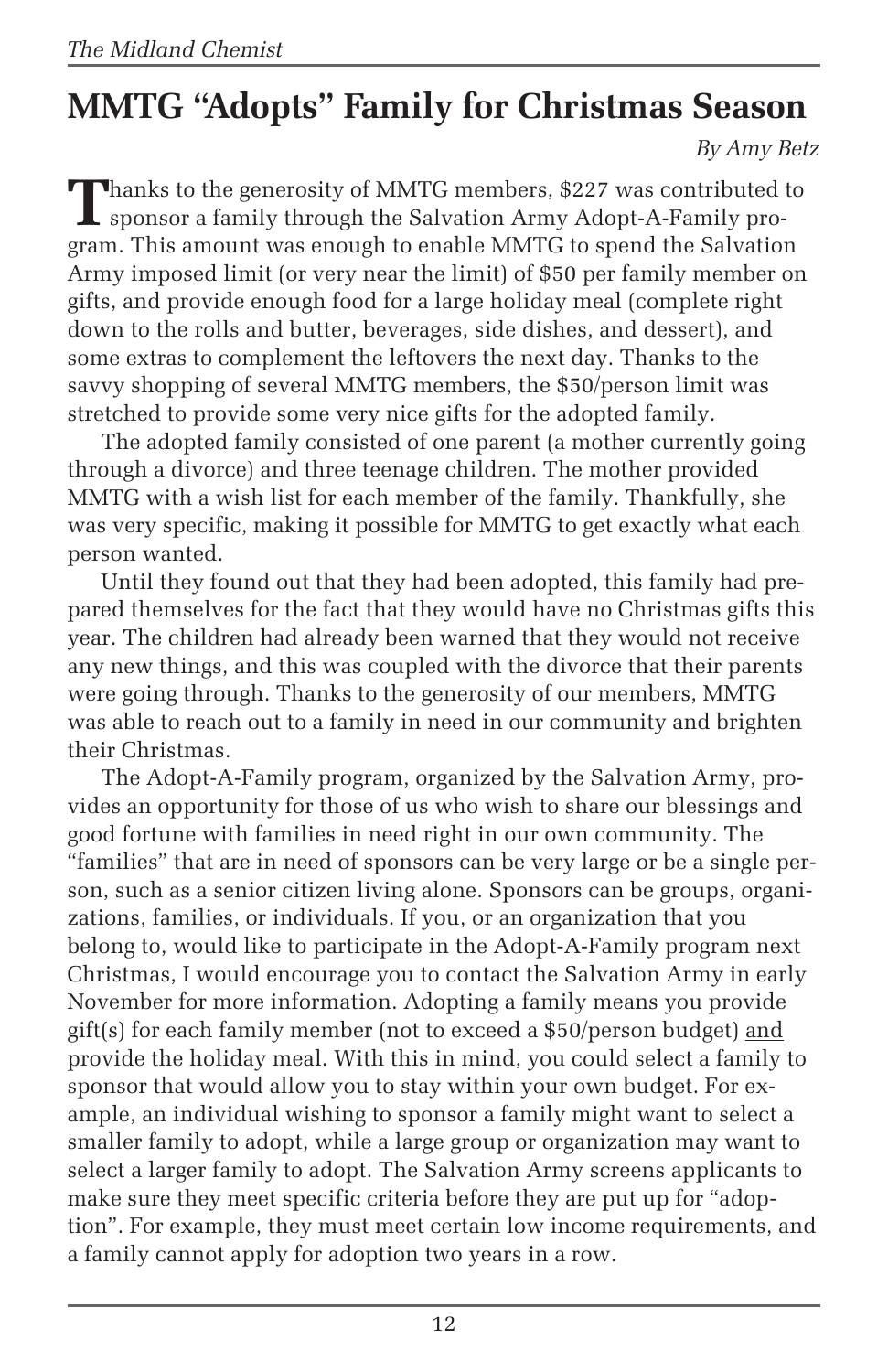# **CMU Hosts Spring 2001 ACS Tour Speaker**

*By Anton Jensen*

Toxigenic Molds in Indoor Air: An Increasing Health Risk? Prof. Bruce B. Jarvis, University of Maryland

Monday, February 19 at 4:00 p.m. Central Michigan University, Dow Science Building, Room 175 (reception at 3:30 p.m. in room 264)

**Abstract:** There are increasing health risks associated with damp buildings and homes in which high levels of microbes are found. Although traditionally concerns have centered on microbial pathogens and allergenic effects, recent work has suggested that fungi pose the more serious risk. Evidence is accumulating that certain toxigenic molds are particularly a risk for human health through inhalation of fungal spores. Many of these fungi produce toxins (mycotoxins), some of which have been shown to cause animal and human intoxications, usually in agricultural settings. The history, chemistry, and biology of mycotoxin-producing fungi will be presented, with special emphasis on those believed to be most threatening to people living and working in water-damaged buildings. Of particular concern is *Stachybotrys atra* (*S. chartarum*), which has a long history of being responsible for animal toxicoses, and in recent years, has been associated with pulmonary hemosiderosis (bleeding in the lungs) of infants exposed to spores of this fungus in their homes. *S. atra* produces a variety of potent toxins and immunosuppressant agents. This mold also produces a novel class of diterpenes of unusual structure and biological activity.

**Biographical sketch:** Bruce B. Jarvis received a B.A. from Ohio Wesleyan University in 1963 and a Ph.D. from the University of Colorado in 1966. He was a postdoctoral research associate at Northwestern University in 1966–67, joined the faculty of the University of Maryland at College Park in 1967, and is now professor and past chair (1993–98), Department of Chemistry and Biochemistry. He has been a Scholar in Residence at the University of Virginia (1975–76) and program director in organic synthesis at the National Science Foundation (1987–88). He is a member of the American Chemical Society, the American Association of the Advancement of Science (AAAS), Sigma Xi, and the American Society of Pharmacognosy. He has published over 140 research papers.

Those wishing to have dinner with the speaker at The Embers in Mt. Pleasant should contact Dr. Anton Jensen at anton.w.jensen@cmich.edu or 517-774-3125. RSVP by February 16. Dinner will begin at 6:00 p.m. Meals will be ordered from the menu at your own expense.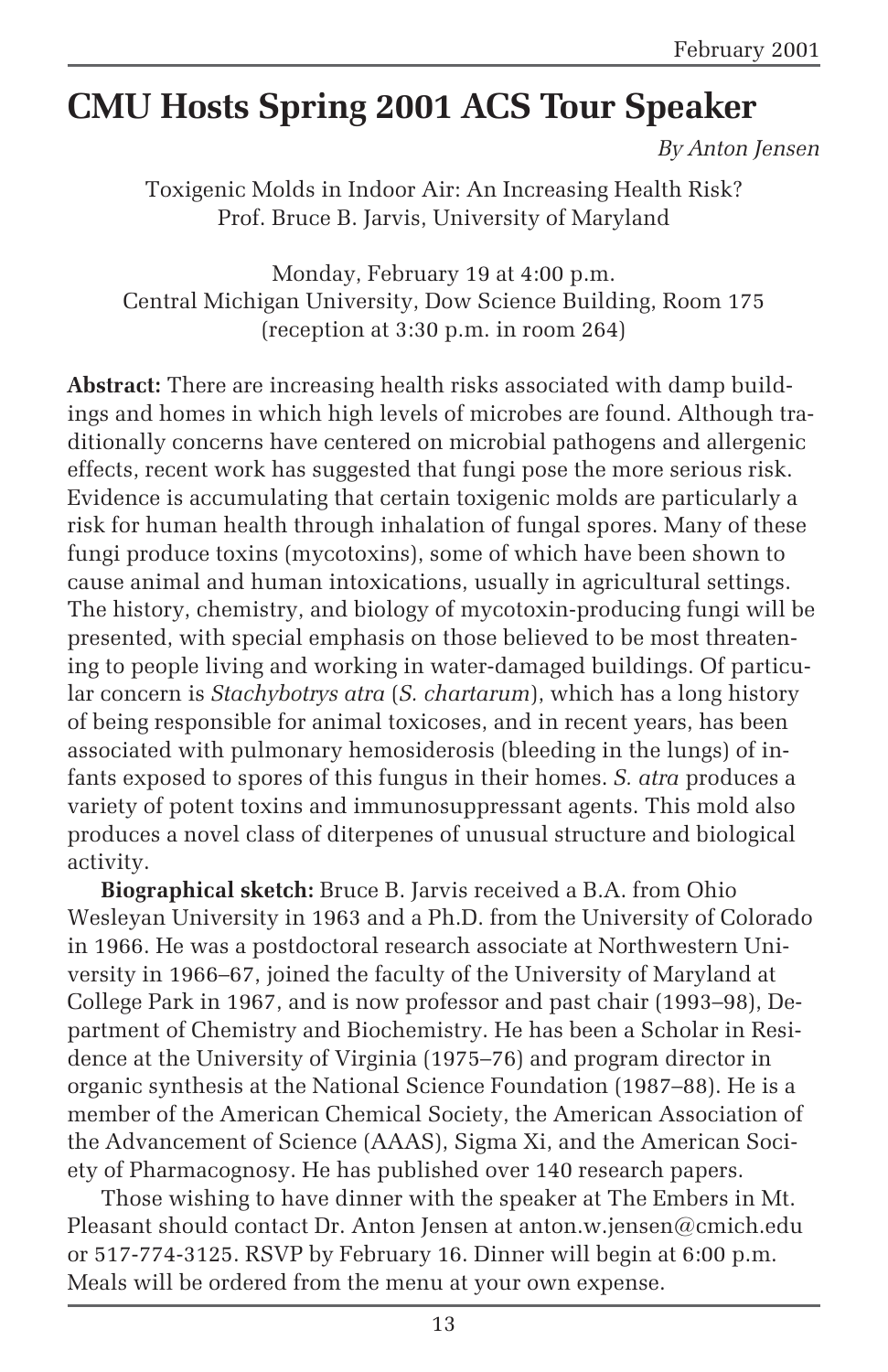# **ACS Midland Section Board of Directors**

### **Voting Members for 2001**

| Chair*                                              |                                           |                       |                 |
|-----------------------------------------------------|-------------------------------------------|-----------------------|-----------------|
| George Eastland                                     | gwe@svsu.edu                              | SVSU                  | 790-4321        |
| Chair-Elect*                                        |                                           |                       |                 |
| Pat Cannady                                         | pat.cannady@dowcorning.com                | Dow Corning           | 496-6471        |
| Secretary*                                          |                                           |                       |                 |
| Estelle Lebeau                                      | estelle.l.lebeau@cmich.edu                | <b>CMU</b>            | 774-3116        |
| Treasurer*                                          |                                           |                       |                 |
| Doug Beyer                                          | debeyer@dow.com                           | Dow Chemical          | 636-4063        |
| Past Chair*                                         |                                           |                       |                 |
| Wendell Dilling                                     | dilli1wl@mail.cmich.edu                   | <b>CMU</b>            | 631-1621        |
| <b>Chair, Nominations &amp; Elections Committee</b> |                                           |                       |                 |
| Steve Keinath                                       | skeinath@mmi.org                          | <b>MMI</b>            | 832-5555, X588  |
| <b>Councilors</b>                                   |                                           |                       |                 |
| Gretchen Kohl (01)                                  | gretchen.kohl@dowcorning.com              | Dow Corning           | 496-8200        |
| Bob Howell (02)                                     | bob a howell@cmich.edu                    | <b>CMU</b>            | 774-3582        |
| <b>Alternate Councilors</b>                         |                                           |                       |                 |
| Mike Owen (01)                                      | michael.j.owen@dowcorning.com Dow Corning |                       | 496-5826        |
| Tom Lane (02)                                       | tom.lane@dowcorning.com                   | Dow Corning           | 496-4181        |
| <b>Directors</b>                                    |                                           |                       |                 |
| Ann Birch* (01)                                     | ann.birch@editech-mi.com                  | Editech               | 832-7485        |
| Joan Sabourin (01)                                  | jmsabour@alpha.delta.edu                  | Delta College         | 686-9249        |
| Phil Squattrito* (01)                               | p.squattrito@cmich.edu                    | <b>CMU</b>            | 774-4407        |
| Connie Murphy (02)                                  | cjmurphy@dow.com                          | Dow Chemical 636-2961 |                 |
| Art Smith (02)                                      | agsmith@alpha.delta.edu                   | Retired               | 631-4619        |
| Steve Snow (02)                                     | steven.a.snow@dowcorning.com              | Dow Corning           | 496-6491        |
| Deb Bergstrom* (03)                                 | d.f.bergstrom@dowcorning.com              | Dow Corning           | 496-6951        |
| Karol Childs (03)                                   | childs@mcfta.org                          | <b>MCFTA</b>          | 631-5930, X1215 |
| Dave Stickles (03)                                  | d.stickles@dowcorning.com                 | Dow Corning           | 496-5626        |
| *Member of Executive Committee                      |                                           |                       |                 |
|                                                     |                                           |                       |                 |
| Committee Chairs for 2001                           |                                           |                       |                 |
| <b>Committees on Communications</b>                 |                                           |                       |                 |
| <b>Publicity/Public Relations</b>                   |                                           |                       |                 |
| position open                                       |                                           |                       |                 |
| <b>The Midland Chemist</b>                          |                                           |                       |                 |
| Ann Birch                                           | ann.birch@editech-mi.com                  | Editech               | 832-7485        |
| <b>Government Affairs</b>                           |                                           |                       |                 |
| <b>Walt Rupprecht</b>                               | wrupp@concentric.net                      | Retired               | 631-8945        |
|                                                     |                                           |                       |                 |

### **Committee Chairs for 2001**

| <b>PUDICITY/PUDIC Relations</b>    |                          |             |          |
|------------------------------------|--------------------------|-------------|----------|
| position open                      |                          |             |          |
| <b>The Midland Chemist</b>         |                          |             |          |
| Ann Birch                          | ann.birch@editech-mi.com | Editech     | 832-7485 |
| <b>Government Affairs</b>          |                          |             |          |
| <b>Walt Rupprecht</b>              | wrupp@concentric.net     | Retired     | 631-8945 |
| <b>Environmental Affairs</b>       |                          |             |          |
| John Oleson                        | johnoleson@delinet.com   | Retired     | 631-1442 |
| <b>Technical Society Interface</b> |                          |             |          |
| Eldon Graham                       | graham@svsu.edu          | <b>SVSU</b> | 790-4127 |
| Midland Section Annual Report      |                          |             |          |
| Tom Delia                          | thomas.j.delia@cmich.edu | CMU         | 774-4098 |
|                                    |                          |             |          |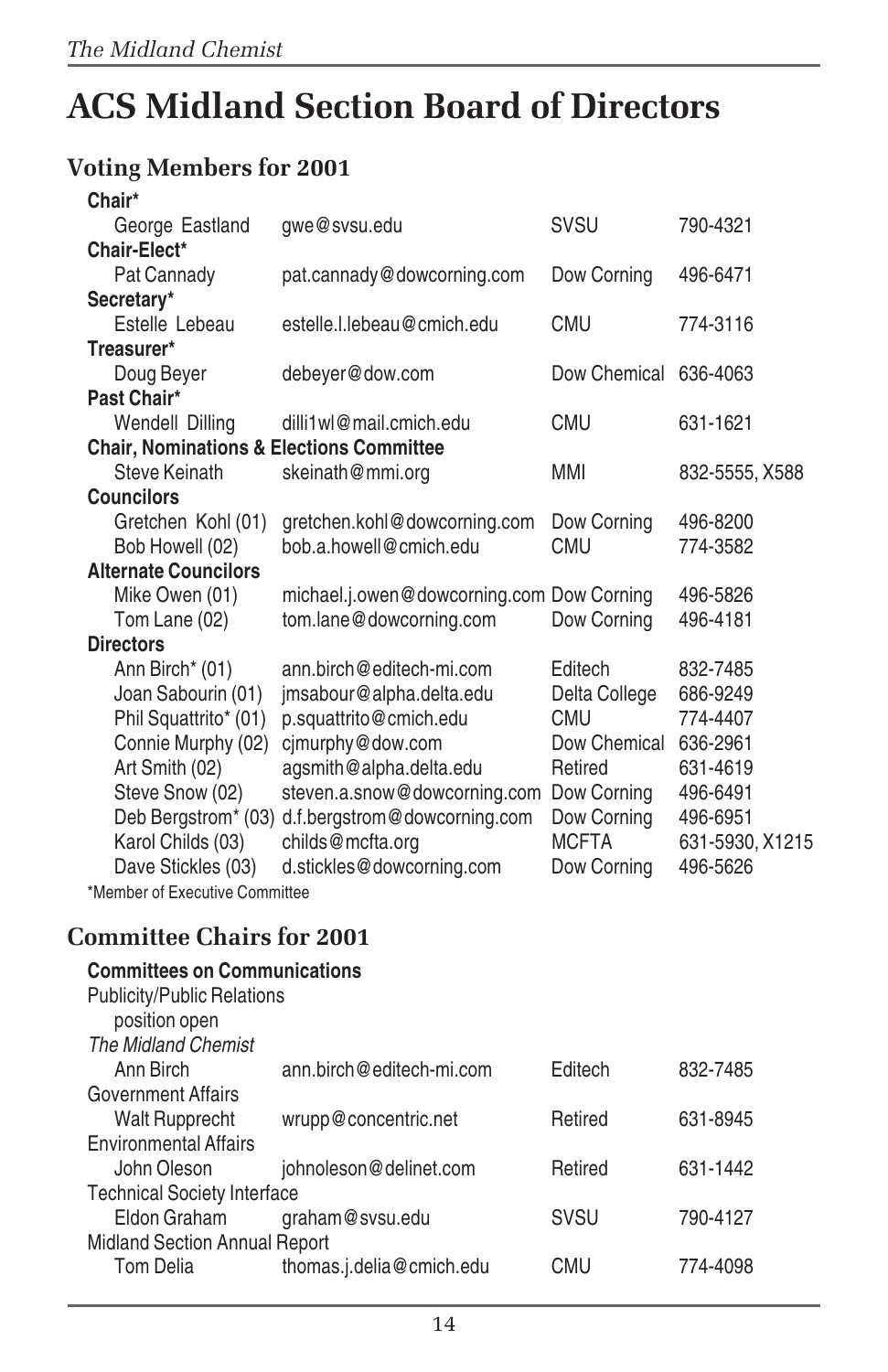| <b>Web Site</b><br><b>Tom Styranec</b>                     | tisst44@msn.com                                              | Dow Chemical 631-7471      |                      |  |
|------------------------------------------------------------|--------------------------------------------------------------|----------------------------|----------------------|--|
| <b>Committees on Internal Matters</b><br>Executive         |                                                              |                            |                      |  |
| George Eastland<br>Membership Growth and Retention         | gwe@svsu.edu                                                 | <b>SVSU</b>                | 790-4321             |  |
| Connie Murphy<br>Long Range Planning                       | cjmurphy@dow.com                                             | Dow Chemical 636-2961      |                      |  |
| <b>Wendell Dilling</b><br>Historian                        | dilli1wl@mail.cmich.edu                                      | CMU                        | 631-1621             |  |
| <b>Wendell Dilling</b><br>Corporate Agent                  | dilli1wl@mail.cmich.edu                                      | <b>CMU</b>                 | 631-1621             |  |
| Pat Dreyfuss                                               | p2drey@aol.com                                               | Retired                    | 832-7651             |  |
| Program                                                    | <b>Committees on Member Programs and Activities</b>          |                            |                      |  |
| Pat Cannady                                                | pat.cannady@dowcorning.com                                   | Dow Corning                | 496-6471             |  |
| <b>Fall Scientific Meeting</b><br>Fred Vance               | fwyance@dow.com                                              | Dow Chemical               | 636-0390             |  |
|                                                            | <b>Committees on Member Assistance and Recognition</b>       |                            |                      |  |
| Careers and Professional Relations<br>Don Miller           | donmiller@tm.net                                             | Retired                    | 832-8270             |  |
| Awards<br>Phil Squattrito                                  | p.squattrito@cmich.edu                                       | <b>CMU</b>                 | 774-4407             |  |
| <b>Committees on Public Education and Student Programs</b> |                                                              |                            |                      |  |
| National Chemistry Week                                    |                                                              |                            |                      |  |
| Gretchen Kohl<br>Angelo Cassar                             | gretchen.kohl@dowcorning.com<br>angelo.cassar@dowcorning.com | Dow Corning<br>Dow Corning | 496-8200<br>496-6196 |  |
| Project Science Literacy                                   |                                                              |                            |                      |  |
| John Blizzard<br>Project SEED                              | john.blizzard@dowcorning.com                                 | Dow Corning                | 496-5478             |  |
| <b>Margaret Hill</b><br>Chemistry Olympiad                 | margaret.richards.hill@cmich.edu CMU                         |                            | 774-3143             |  |
| Ed Benson                                                  | edmund.benson@cmich.edu                                      | <b>CMU</b>                 | 774-3257             |  |
| County Fair Program<br>Dave Swenson                        | swenson@sysu.edu                                             | <b>SVSU</b>                | 790-4292             |  |
| Sci-Fest                                                   |                                                              |                            |                      |  |
| Dave Stickles                                              | d.stickles@dowcorning.com                                    | Dow Corning                | 496-5626             |  |
| Joan Sabourin                                              | jmsabour@alpha.delta.edu                                     | Delta College              | 686-9249             |  |
| <b>Minority Affairs</b><br>Lin Dorman                      | lcdorman@aol.com                                             | Retired                    | 631-0213             |  |
| Kids and Chemistry                                         |                                                              |                            |                      |  |
| Pat & Pete Dreyfuss p2drey@aol.com                         |                                                              | Retired                    | 832-7651             |  |
| <b>Science Promotions</b>                                  |                                                              |                            |                      |  |
| Marvin Tegen                                               | mtegen@dow.com                                               | Dow Chemical 636-9780      |                      |  |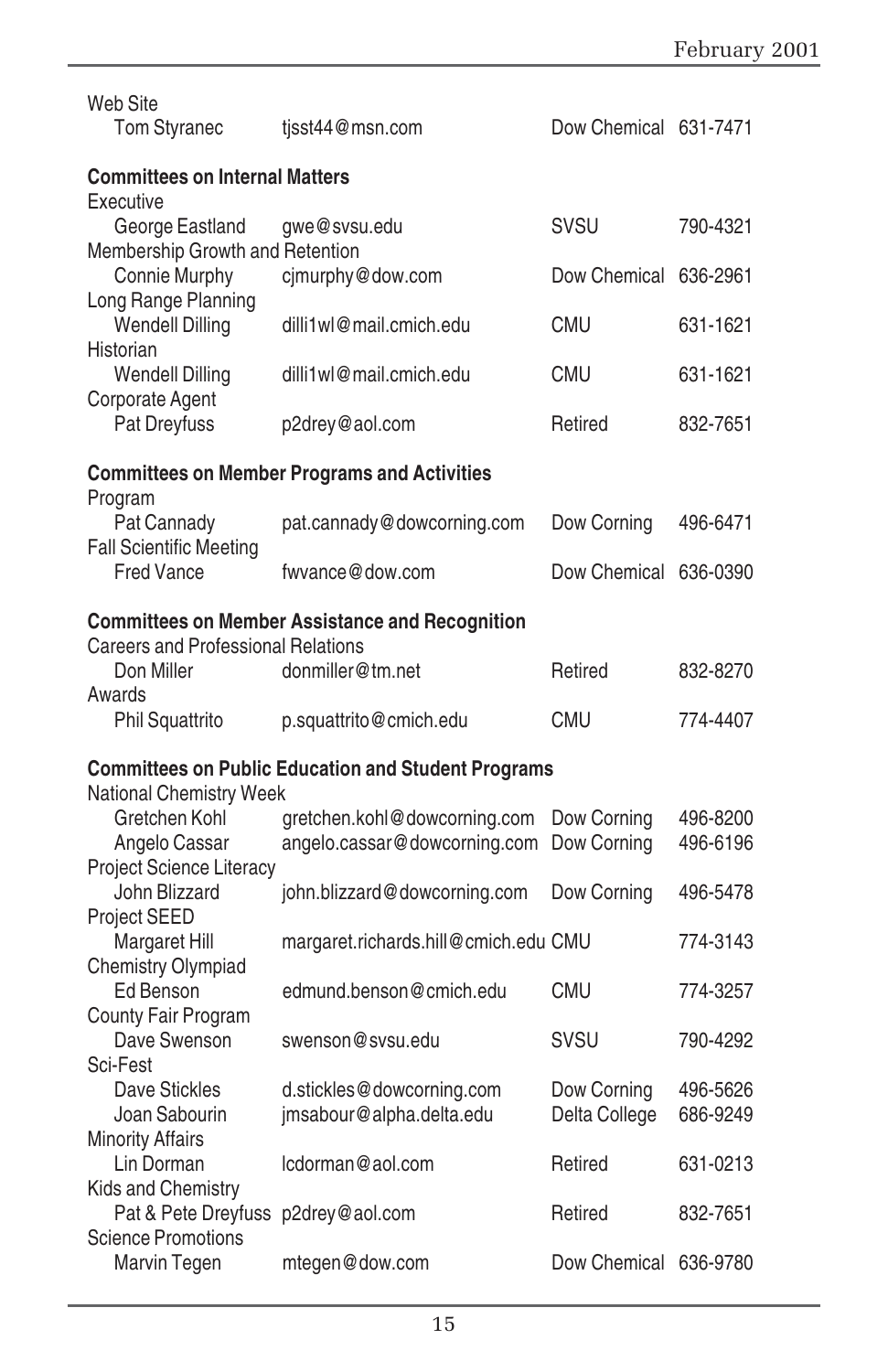### **Mid-Michigan Technicians Group Contacts for 2001**

| Chair              |                                       |              |          |
|--------------------|---------------------------------------|--------------|----------|
| Phyllis Anderson   | pkanderson@dow.com                    | Dow Chemical | 638-6006 |
| <b>Chair Elect</b> |                                       |              |          |
| Deb Milbrandt      | debbie.k.milbrandt<br>@dowcorning.com | Dow Corning  | 496-6337 |
| <b>Past Chair</b>  |                                       |              |          |
| Janet Smith        | janet.smith@dowcorning.com            | Dow Corning  | 496-6860 |
| <b>Secretary</b>   |                                       |              |          |
|                    | Stephanie Anderson skanderson@dow.com | Dow Chemical | 638-6389 |
| <b>Treasurer</b>   |                                       |              |          |
| Brian Murdoch      | bmurdoch@dow.com                      | Dow Chemical | 638-7386 |
| <b>Directors</b>   |                                       |              |          |
| Deb Milbrandt (2)  | debbie.k.milbrandt<br>@dowcorning.com | Dow Corning  | 496-6337 |
| Sue Perz (2)       | sue.perz@dowcorning.com               | Dow Corning  | 496-5638 |
| Wendy Matthews (1) | wemathews@dow.com                     | Dow Chemical | 636-8291 |
| Karen Syverud (1)  | ksyverud@dow.com                      | Dow Chemical | 638-9807 |
| <b>Delegates</b>   |                                       |              |          |
| Cathy Curtis       | cacurtis@dow.com                      | Dow Chemical | 638-9817 |
| Dave Stickles      | d.stickles@dowcorning.com             | Dow Corning  | 496-5626 |

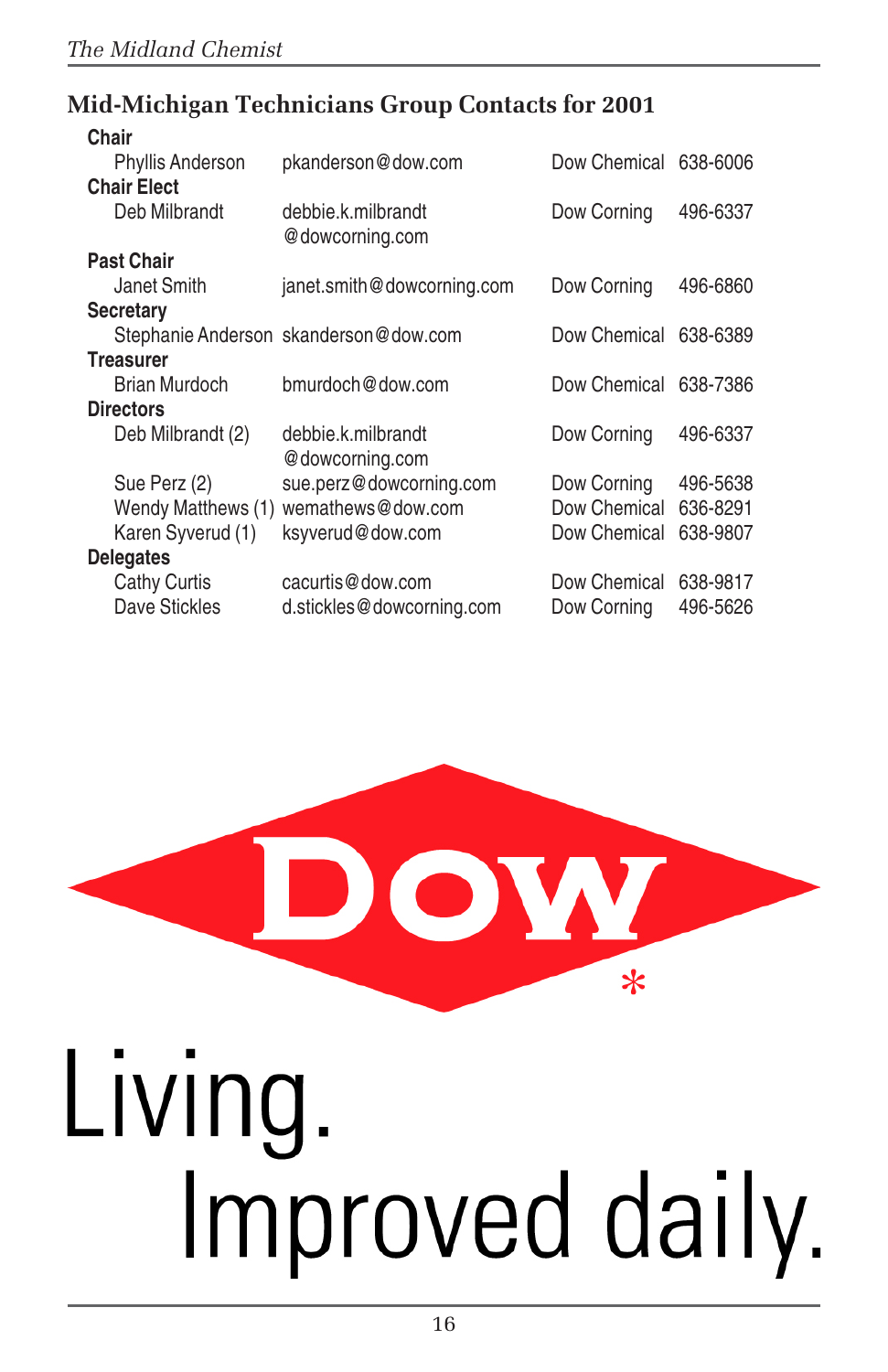# **Call for Nominations: 2001 Science Teaching and Education Volunteer Awards**

*By Philip Squattrito*

**E**ach year the Midland Section of the American Chemical Society pre-sents awards to recognize outstanding achievement in the teaching of the chemical sciences. Nominations for the 2001 awards are invited. Awards are presented for Outstanding Achievement in the following areas:

- Elementary Level Science Education
- Middle Level Science Education
- High School Chemistry Teaching
- College Chemistry Teaching

Candidates for these awards must be educators at schools in the fivecounty geographical area of the Midland Section: Bay, Gratiot, Isabella, Midland, and Saginaw Counties.

A Science Education Volunteer of the Year award is also presented to an individual who makes a substantial contribution to science learning in the Midland Section through voluntary efforts.

Recipients of all awards will be selected by the Awards Committee. Nominators should write a letter indicating the award and describing the attributes of the candidate. Supporting letters from students, colleagues, supervisors, and community leaders are strongly encouraged. The deadline for nominations is March 23, 2001. Electronic or fax submissions are acceptable. All submissions must be accompanied by the name, position, address, and phone number of the nominator. Award recipients as well as high school and college student award recipients and Chemistry Olympiad winners will be honored at the 2001 Science Education Recognition Dinner on April 25, 2001, in Midland.

The Awards Committee greatly appreciates the efforts involved in nominating someone and thanks you for helping to recognize deserving educators in our section. Parents: Does your child have a great science teacher? If so, consider nominating him/her and pass this flier along to that teacher's principal or section head. Please submit nominations to:

> Philip J. Squattrito Chair, ACS Awards Committee Department of Chemistry Central Michigan University Mt. Pleasant MI 48859 Phone: 517-774-4407; Fax: 517-774-3883 Email: p.squattrito@cmich.edu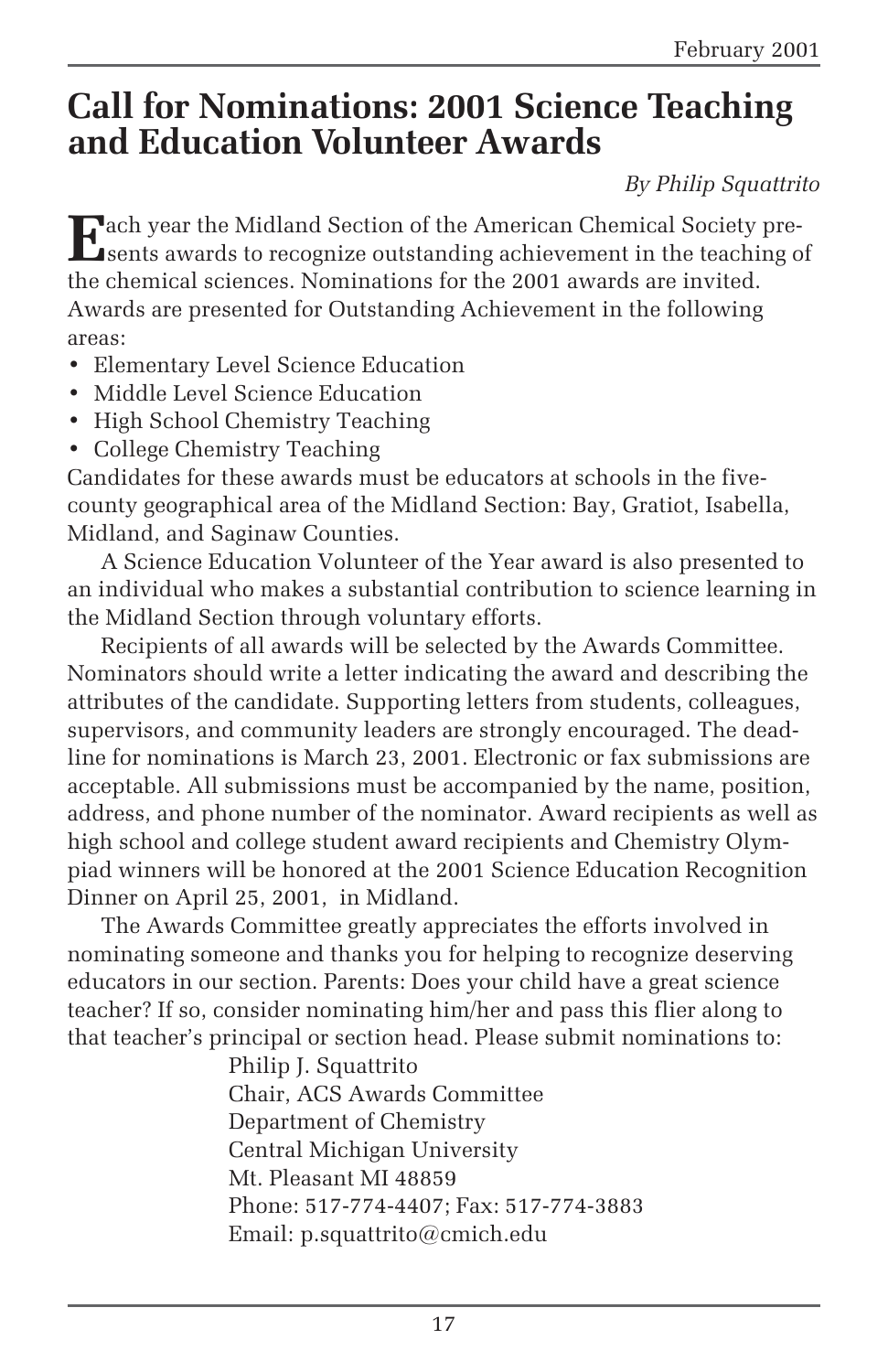# **Report from ACS Midland Section Councilor**

*By Gretchen Kohl*

Fere is a report on my activities as councilor during 2000:<br>
1) Participated in both the spring and fall ACS Counc 1) Participated in both the spring and fall ACS Council Meetings, held during the 2000 National Meetings, in San Francisco (March) and in Washington, D.C. (August), respectively. With our other Section councilor, Dr. Bob Howell, we presented the significant issues upcoming to ACS Council at the Midland Section Board meetings prior to both National ACS Meetings so that we could get a consensus of how we should vote to better represent our Section Board. Upon our return from both meetings, Bob and I again presented the Council meeting outcome and any other significant issues that impact our Section, both at the board meeting and then in written form, published in *The Midland Chemist* (Vol. 37, No. 8, Dec. 2000, pp 18–19) for the fall meeting (lead authored by Kohl) and on our Section's website. We presented a Midland Section poster during the ChemLuminary Award event, at which ceremony the Section and its members won three awards for excellence. Also during the meeting, I attended the Grassroots Achievement Awards reception for Legislative Outreach, and the 50<sup>th</sup> Anniversary reception for NSF.

2) Continued as a full member of the Joint Board-Council Committee on Environmental Improvement (CEI), which met at both National ACS Meetings. I am still on two subcommittees, but as we have restructured, the names are now Global Environmental Issues and Sustainability. On the latter, I hold the position of education/outreach specialist. The CEI was originally established by the ACS in 1965, and it is chartered to be a technical committee providing policy advice on issues selected yearly and published in the *Federal Policy Agenda*. The committee also acts as an advisory board for the information pamphlets written by the staff of the Office of Legislative and Government Affairs (OLGA—formerly GRASP for Government Relations and Science Policy). The CEI also sponsors neutral technical forums for the discussion of emerging environmental issues for government policy makers and their staffs. With CEI staff member Ray Garant, I visited staff members in the offices of US Congressman Camp and Senators Levin and Abraham to drop off ACS white papers and discuss items of interest, as one of their constituents from Michigan.

3) Participated in the weekend workshop in Washington, D.C., on the ACS/EPA 'Green Chemistry' Education Grant, February 4–6, 2000. This project is funded to develop videos and resource material, initially aimed at secondary education and college curricula.

4) Continued as a member of the Green Chemistry and Engineering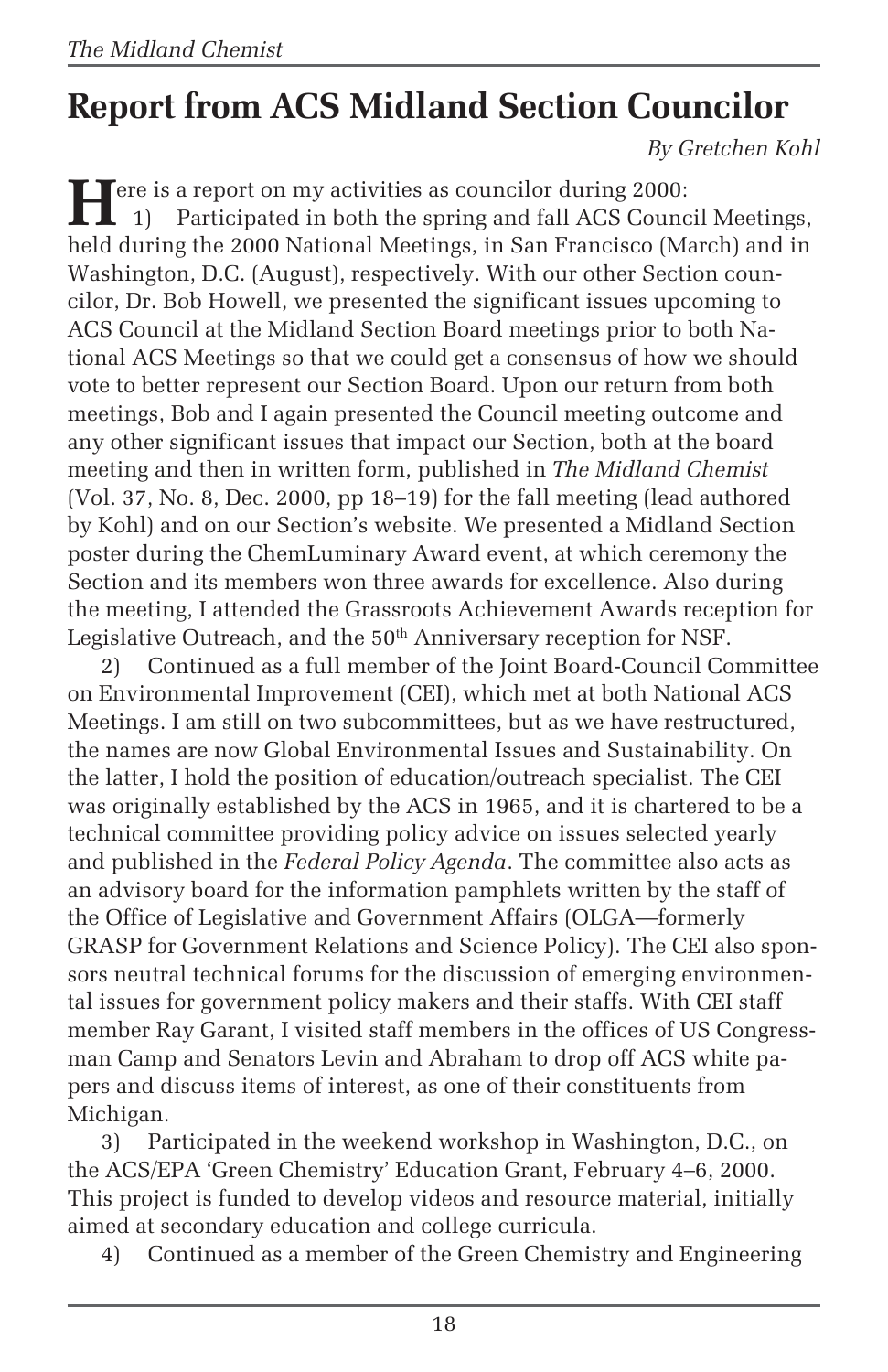(GC & E) subdivision of the Industrial Engineering and Chemistry (I&EC) Division. This subdivision offers programming in the applied areas of benign chemical synthesis and processing. This year, the subdivision cosponsored the fourth Green Chemistry and Engineering Conference, "Sustainable Technologies: From Research to Industrial Implementation," hosted at the National Academy of Sciences, in Washington D.C., on June 27–29, 2000. The EPA underwrote the conference with a grant secured by the request of the CEI, and it was the event selected for the presentation of the fifth annual Presidential Green Chemistry Challenge Awards. I am also the publications chair for I&EC Division.

5) Served as a member of Project Science Literacy Grant Program, which is currently part of the National Chemistry Week Committee. The work on this program has been quite extensive and will not be covered here. In summary, we continued conducting and expanding the workshops for teaching K–12 teachers how to do and incorporate "hands-on" science into their classroom curricula. I worked the ACS booth at Vision for Education in the Bay City Mall, April 2, 2000.

6) Served as chair of National Chemistry Week Committee. I presented an activity on "Partnering" (for John Blizzard) at the NCW & Student Affiliate Joining Forces Workshop at the ACS National Meeting in Washington, D.C., and attended the NCW Coordinators' Workshop.

7) Served a fourth year as secretary for the Region (now called District) II Caucus, since being so appointed by the District II director, Helen Free. The secretarial duties entail keeping minutes and attendance. The purpose of the caucus meeting is to allow the ACS councilors from the district to discuss the events coming up for vote in the meeting, and also to allow the councilors to network and discuss issues of importance within their local sections.

8) Assisted the chair-elect, George Eastland, by making dinner and meeting arrangements for two speakers, Dr. Thomas Tilden (ACS tour speaker) and Dr. Attila Pavlath (ACS 2000 president-elect). With Angelo Cassar, we hosted Dr. Pavlath for the rest of his visit to Midland, which was the topic of another article in *The Midland Chemist* (Vol. 37, No. 8, Dec. 2000, pp 22–24).

9) Served as a member of the 2000 Nominations and Elections Committee.

10) With Deb Bergstrom, put together Midland Section poster for the ACS National Meeting in Washington, D.C. Staffed the Midland Section table and poster display at the Fall Scientific Meeting, October 28, 2000, at The Dow Chemical Company Employee Development Center.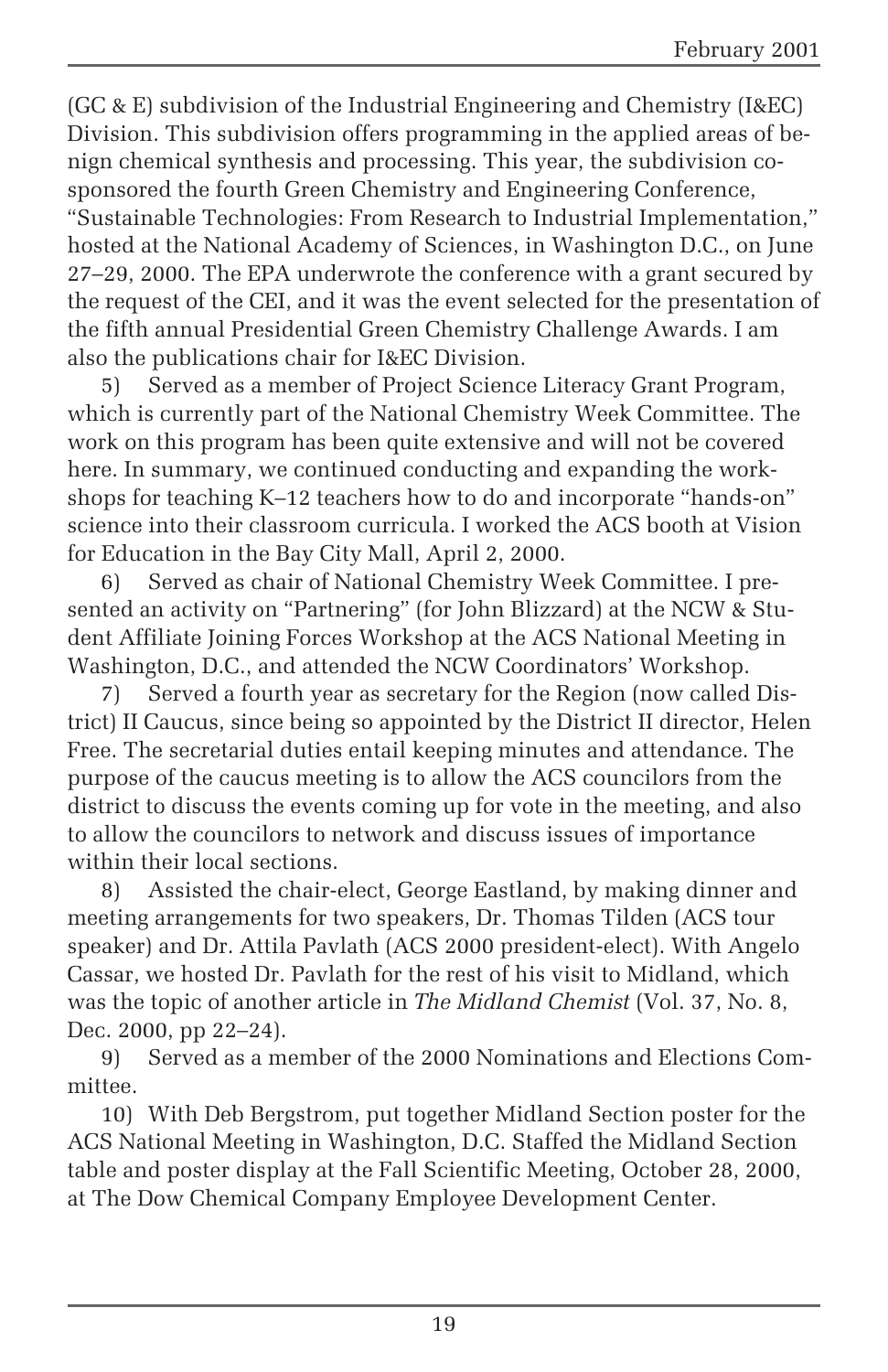# **Midland Section Establishes Financial Policy**

*By Jack Arrington*

**A**n ad hoc Finance Committee was chartered by the Midland Section Board to draft a policy statement on the appropriate level of financial reserves for the Midland Section to maintain. The purpose was to provide a guidance document for current and future situations. This resulted from continued discussions on this subject, typically as each new budget was put together and approval was discussed.

The committee was composed of George Eastland, Bob Howell, Peter Qian, Michael Owen, and Ted Tabor, with Jack Arrington as chair. ACS guidelines were explored and found *not* to be particularly helpful, since they were designed to protect small sections from financial hardship and didn't seem to apply to a section of our size. We reached consensus rather quickly and made an oral report to the Midland Section Board of Directors on November 6, 2000.

The recommended policy statement was accepted after discussion and minor revision by the board.

### **Midland Section Financial Policy Statement**

The Reserves for the Midland Section of the ACS at the beginning of each year should be 2X the annual budget. (This should be both a minimum and a target.) Stated another way, the annual budget should be set at no more than half of the then-current Reserve. The Reserve should be used to cover emergency situations (sudden loss of income, etc.) and/or one-time-only projects, with the proviso that such expenditures be accompanied by contingency plans for subsequent years to return to the 2X target, by reducing spending and/or by increasing the revenue stream.

Clarification/expansion of this proposal:

Budget and spending by the Section for any given year should not be more than 50% of the reserves on hand on 12/31 of the year just ended. This assumes 1) income for the year will equal spending and 2) plans to increase *recurring* spending will be matched by both a corresponding increase in income *and* a plan to increase reserves. (That is, if your budget goes up, so too must the reserve.)

This policy is not meant to support building or maintaining a reserve substantially above two times spending—the objective is to be financially secure, but to use any additional money for worthy Section programs.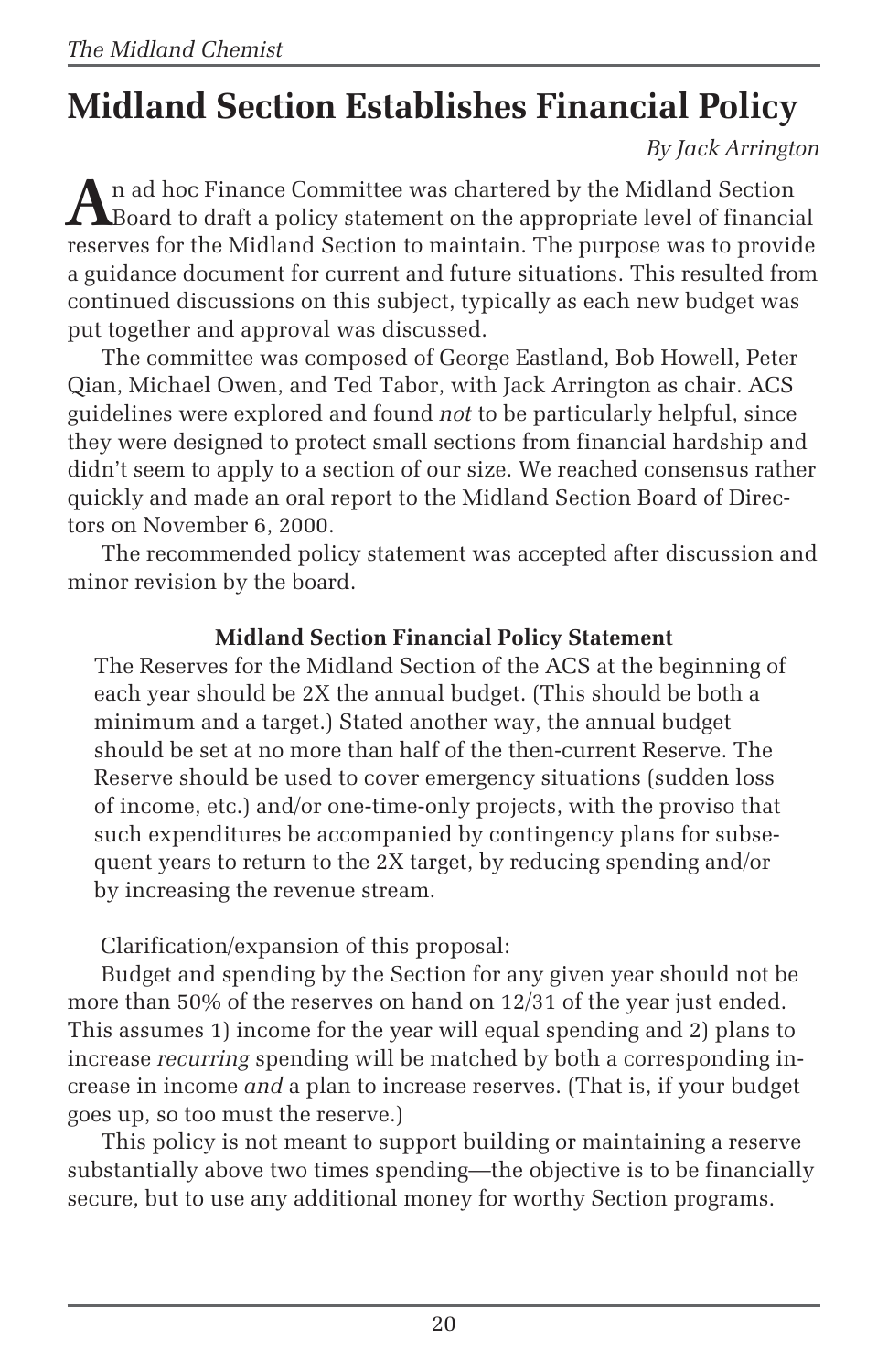# **MMTG Looks Ahead to 2001**

#### *By Phyllis Anderson*

**T**his is the first of my communications as chair of the Mid-Michigan Technician Group. I am looking forward to the upcoming year and will continue the direction given to the group by our past-chair, Janet Smith. Under her guidance our tech group increased our membership from 19 to 38. In addition, we had an excellent year promoting science and expanding our own interests beyond the local level.

In 2001, the MMTG will again focus on increasing membership. To do this, we will continue to host lunch seminars, plan interesting evening social events, and lead a membership drive. Last year, two lunch seminars were well attended by techs from both The Dow Chemical Company and Dow Corning Corporation, and we are planning to do the same this year. The seminars—free of charge to attending techs—provide information on subjects of interest while giving positive exposure to MMTG. This year we will have brochures describing MMTG's program, MMTG memorabilia for distribution, as well as application forms for joining.

In conjunction with the Midland Section of ACS, we will continue our excellent outreach programs by chairing the Sci-Fest at Delta College and presentation at the Midland County Fair. We were fortunate this year to have not only youngsters of MMTG members but a group from a local Girl Scout troop help at Sci-Fest and/or the Midland County Fair. This was viewed as a positive reflection on our outreach programs, and one that we will be able to continue next year. Our members will continue to be active at the secondary school level as well as at national ACS meetings.

Our number one goal of increasing active participation in MMTG can easily be achieved if we continue to expand the programs already in place while offering new opportunities of growth for our members. New members bring with them new ideas that can be used to positively impact science awareness in our community.